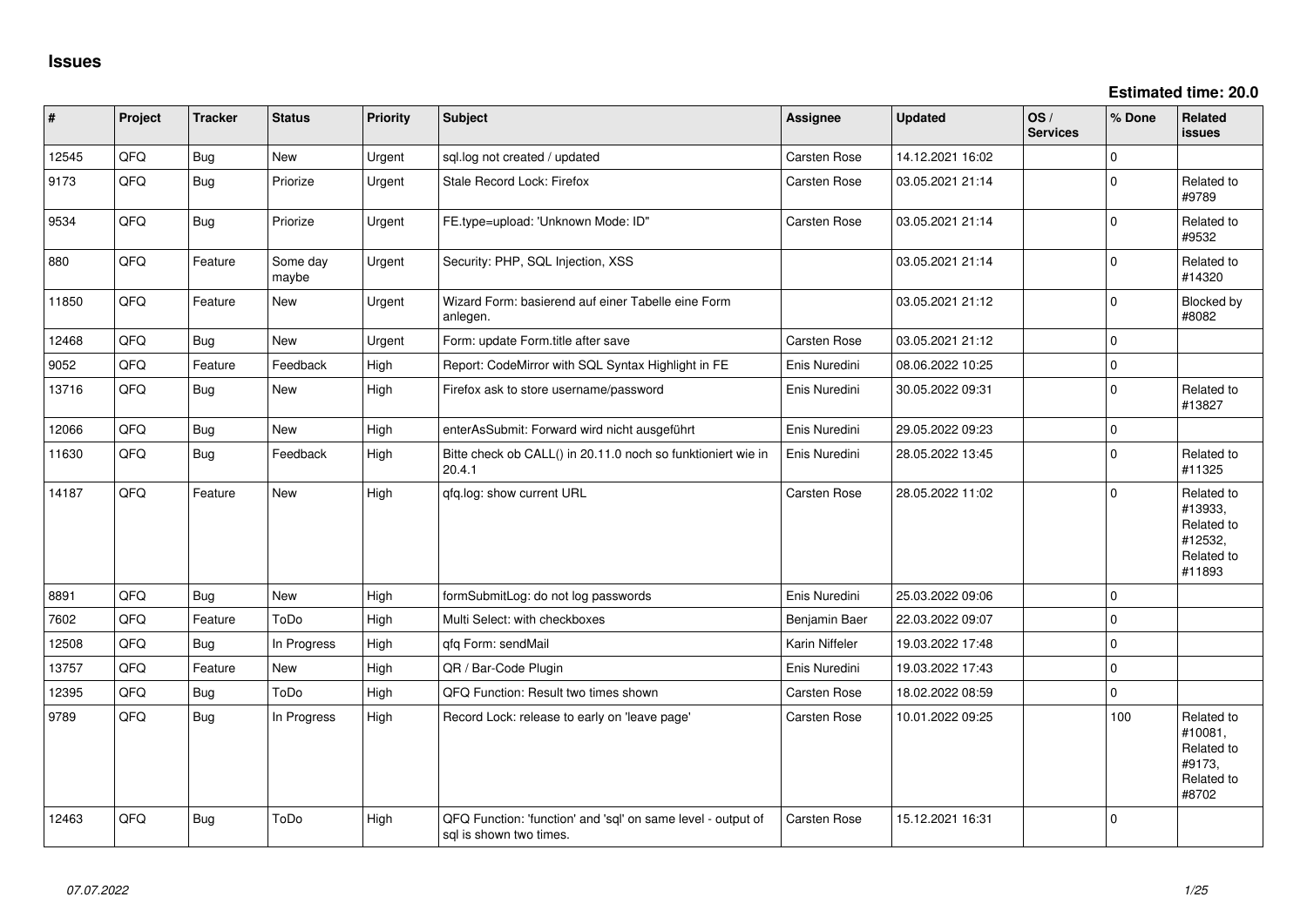| #     | Project        | <b>Tracker</b> | <b>Status</b> | <b>Priority</b> | Subject                                                                                                                               | <b>Assignee</b>     | <b>Updated</b>   | OS/<br><b>Services</b> | % Done      | <b>Related</b><br>issues                        |
|-------|----------------|----------------|---------------|-----------------|---------------------------------------------------------------------------------------------------------------------------------------|---------------------|------------------|------------------------|-------------|-------------------------------------------------|
| 12544 | QFQ            | Feature        | <b>New</b>    | High            | a) ' AS _link' new also as ' AS _format', b) sortierung via<br>'display: none;', c) '_format' benoeitgt nicht zwingend<br>u/U/p/m/z/d | <b>Carsten Rose</b> | 14.12.2021 16:03 |                        | 0           |                                                 |
| 12702 | QFQ            | Bug            | <b>New</b>    | High            | templateGroup: broken in multiDb Setup                                                                                                | Carsten Rose        | 14.12.2021 16:02 |                        | 0           |                                                 |
| 12532 | QFQ            | Feature        | <b>New</b>    | High            | SIP-Parameter bei Seitenaufruf in Browser-Console<br>anzeigen                                                                         | Carsten Rose        | 07.12.2021 17:19 |                        | $\Omega$    | Related to<br>#11893,<br>Related to<br>#14187   |
| 12974 | QFQ            | Bug            | <b>New</b>    | High            | Sanitize Queries in Action-Elements                                                                                                   | Carsten Rose        | 07.12.2021 17:19 |                        | 0           |                                                 |
| 12513 | QFQ            | Bug            | <b>New</b>    | High            | Implement server side check of maxlength                                                                                              | Carsten Rose        | 07.12.2021 17:19 |                        | 0           |                                                 |
| 12670 | QFQ            | <b>Bug</b>     | <b>New</b>    | High            | Dropdown-Menu classes können nicht mehr angegeben<br>werden                                                                           | Carsten Rose        | 07.12.2021 17:19 |                        | 0           |                                                 |
| 6116  | QFQ            | <b>Bug</b>     | Priorize      | High            | value of checkbox not saved                                                                                                           | Carsten Rose        | 07.12.2021 17:19 |                        | 0           |                                                 |
| 12186 | QFQ            | Feature        | New           | High            | TinyMCE Config für Objekte                                                                                                            | <b>Carsten Rose</b> | 07.12.2021 17:19 |                        | $\Omega$    | <b>Blocks</b><br>#12632                         |
| 10114 | QFQ            | Feature        | <b>New</b>    | High            | Symbol (Link): 'G:' (Glyphicon) replaced by 'i:' (icon)                                                                               |                     | 07.12.2021 17:19 |                        | $\Omega$    | Related to<br>#3797,<br>Related to<br>#4194     |
| 8082  | QFQ            | Feature        | Priorize      | High            | Contact form without saving record                                                                                                    | <b>Carsten Rose</b> | 07.12.2021 15:20 |                        | $\Omega$    | Related to<br>#8587,<br><b>Blocks</b><br>#11850 |
| 8204  | QFQ            | Feature        | Priorize      | High            | Position 'required mark'                                                                                                              | <b>Carsten Rose</b> | 16.06.2021 13:44 |                        | $\Omega$    |                                                 |
| 9121  | QFQ            | Bug            | Priorize      | High            | sip links have r and __dbIndexData set                                                                                                | Carsten Rose        | 12.06.2021 10:41 |                        | 0           |                                                 |
| 9347  | QFQ            | Bug            | New           | High            | FE.type=upload with dynamic show/hidden: required not<br>detected                                                                     | Carsten Rose        | 12.06.2021 10:40 |                        | $\Omega$    | Related to<br>#5305,<br>Related to<br>#12398    |
| 9531  | QFQ            | <b>Bug</b>     | <b>New</b>    | High            | FE File: Dynamic Update / modeSql / required detected<br>even it not set                                                              | Carsten Rose        | 11.06.2021 20:32 |                        | $\mathbf 0$ | Related to<br>#12398                            |
| 11893 | QFQ            | Feature        | <b>New</b>    | High            | Broken SIP: a) only report one time, b) only report in main<br>column                                                                 | Carsten Rose        | 12.05.2021 12:13 |                        | $\Omega$    | Related to<br>#12532,<br>Related to<br>#14187   |
| 9517  | QFQ            | Feature        | In Progress   | High            | Input multiple tags with typeahead                                                                                                    | Carsten Rose        | 03.05.2021 21:14 |                        | 40          | Related to<br>#10150                            |
| 9548  | QFQ            | Feature        | Feedback      | High            | FormElement: Pattern mismatch - optional report only on<br>focus lost                                                                 | Benjamin Baer       | 03.05.2021 21:14 |                        | 0           |                                                 |
| 7850  | $\mathsf{QFQ}$ | Feature        | New           | High            | Upload records: non 'pathFileName' column                                                                                             | Carsten Rose        | 03.05.2021 21:14 |                        | 0           |                                                 |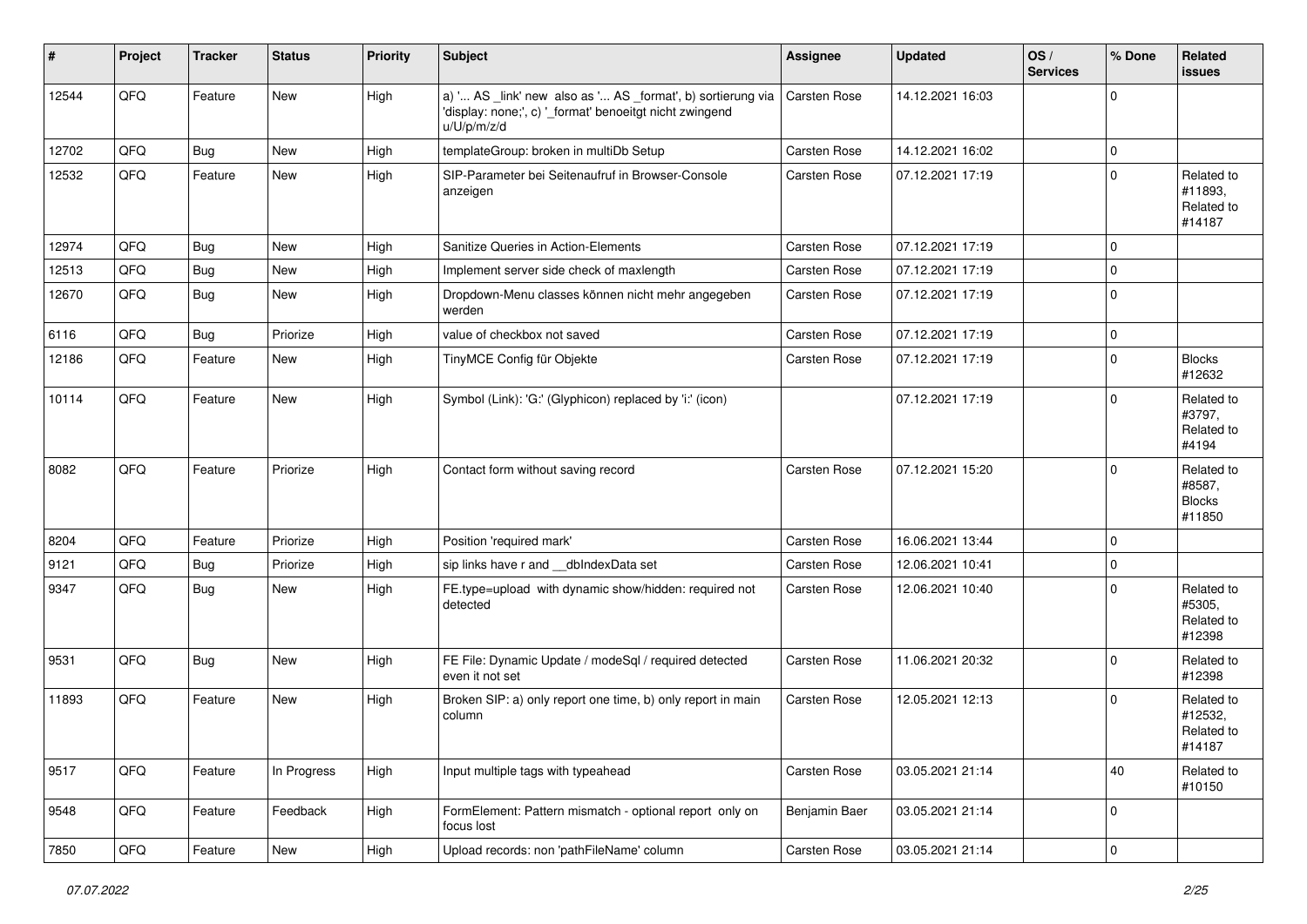| #     | Project | <b>Tracker</b> | <b>Status</b>     | <b>Priority</b> | <b>Subject</b>                                                                                         | Assignee            | <b>Updated</b>   | OS/<br><b>Services</b> | % Done         | Related<br>issues                           |
|-------|---------|----------------|-------------------|-----------------|--------------------------------------------------------------------------------------------------------|---------------------|------------------|------------------------|----------------|---------------------------------------------|
| 8668  | QFQ     | <b>Bug</b>     | <b>New</b>        | High            | Pill disabled: dyamic mode 'hidden' not respected - FE is still<br>required                            | <b>Carsten Rose</b> | 03.05.2021 21:14 |                        | $\Omega$       |                                             |
| 8083  | QFQ     | Bug            | New               | High            | FormEditor: primary table list does not respect<br>'indexDb={{indexData:Y}}'                           | Carsten Rose        | 03.05.2021 21:14 |                        | $\mathbf 0$    | Has duplicate<br>#6678                      |
| 7899  | QFQ     | Bug            | <b>New</b>        | High            | Fe.type=password / retype / required: always complain<br>about missing value                           | Carsten Rose        | 03.05.2021 21:14 |                        | $\mathbf 0$    |                                             |
| 8431  | QFQ     | Bug            | <b>New</b>        | High            | autocron.php with wrong path                                                                           | Carsten Rose        | 03.05.2021 21:14 |                        | $\pmb{0}$      |                                             |
| 8962  | QFQ     | Feature        | New               | High            | allow for form fields with identical names                                                             | Carsten Rose        | 03.05.2021 21:14 |                        | 0              |                                             |
| 4258  | QFQ     | Feature        | Some day<br>maybe | High            | <b>System Defaults: Forms</b>                                                                          | Carsten Rose        | 03.05.2021 21:14 |                        | 0              |                                             |
| 3967  | QFQ     | Feature        | Some day<br>maybe | High            | Report: Checkbox, Radio, Dropdown, Input welches ohne<br>Submit funktioniert - 'Inline-Form'           | Carsten Rose        | 03.05.2021 21:14 |                        | $\Omega$       |                                             |
| 5715  | QFQ     | Feature        | <b>New</b>        | High            | PDF Caching                                                                                            | Carsten Rose        | 03.05.2021 21:14 |                        | $\mathbf 0$    | Related to<br>#5851,<br>Related to<br>#6357 |
| 7650  | QFQ     | Bug            | <b>New</b>        | High            | Optional do not show 'required' sign on FormElement                                                    | <b>Carsten Rose</b> | 03.05.2021 21:14 |                        | $\pmb{0}$      |                                             |
| 5459  | QFQ     | <b>Bug</b>     | <b>New</b>        | High            | Multi DB: spread system tables between 'QFQ' and<br>'Data'-DB                                          | Carsten Rose        | 03.05.2021 21:14 |                        | $\Omega$       | Related to<br>#4720                         |
| 5221  | QFQ     | Bug            | New               | High            | Download Dialog: Bleibt stehen in FF wenn Datei<br>automatisch gespeichert wird.                       | Carsten Rose        | 03.05.2021 21:14 |                        | $\mathbf 0$    |                                             |
| 3990  | QFQ     | Feature        | Some day<br>maybe | High            | custom class definition: add space automatically                                                       | Carsten Rose        | 03.05.2021 21:14 |                        | 0              |                                             |
| 4279  | QFQ     | <b>Bug</b>     | Some day<br>maybe | High            | config.linkVars lost                                                                                   | Carsten Rose        | 03.05.2021 21:14 |                        | $\pmb{0}$      |                                             |
| 3061  | QFQ     | <b>Bug</b>     | Some day<br>maybe | High            | winstitute: mysql connection durcheinander - nmhp17<br>(ag7)/QFQ arbeitet mit DB/Tabellen von biostat. | Carsten Rose        | 03.05.2021 21:14 |                        | $\mathbf 0$    |                                             |
| 3727  | QFQ     | Feature        | <b>New</b>        | High            | Security: Session Hijacking erschweren                                                                 | Carsten Rose        | 03.05.2021 21:14 |                        | $\mathbf 0$    |                                             |
| 3109  | QFQ     | Bug            | Some day<br>maybe | High            | RealUrl: Links werden nicht korrekt gerendert                                                          | Carsten Rose        | 03.05.2021 21:14 |                        | $\mathbf 0$    |                                             |
| 3570  | QFQ     | <b>Bug</b>     | Some day<br>maybe | High            | Formular mit prmitnew permitEdit=Always wird nicht<br>aufgerufen (ist leer)                            | Carsten Rose        | 03.05.2021 21:14 |                        | $\overline{0}$ |                                             |
| 3848  | QFQ     | Feature        | Some day<br>maybe | High            | Antivirus check fuer Upload files in qfq?                                                              | Carsten Rose        | 03.05.2021 21:14 |                        | $\mathbf 0$    | Related to<br>#4131                         |
| 11237 | QFQ     | <b>Bug</b>     | New               | High            | Radiobutton / parameter.buttonClass= btn-default - kein dirty<br>Trigger                               | Benjamin Baer       | 03.05.2021 21:12 |                        | 0              | Related to<br>#10766                        |
| 11057 | QFQ     | Bug            | <b>New</b>        | High            | Checkboxes ohne span.checkmark im Report werden<br>ausgeblendet                                        | Benjamin Baer       | 03.05.2021 21:12 |                        | $\Omega$       | Related to<br>#11039                        |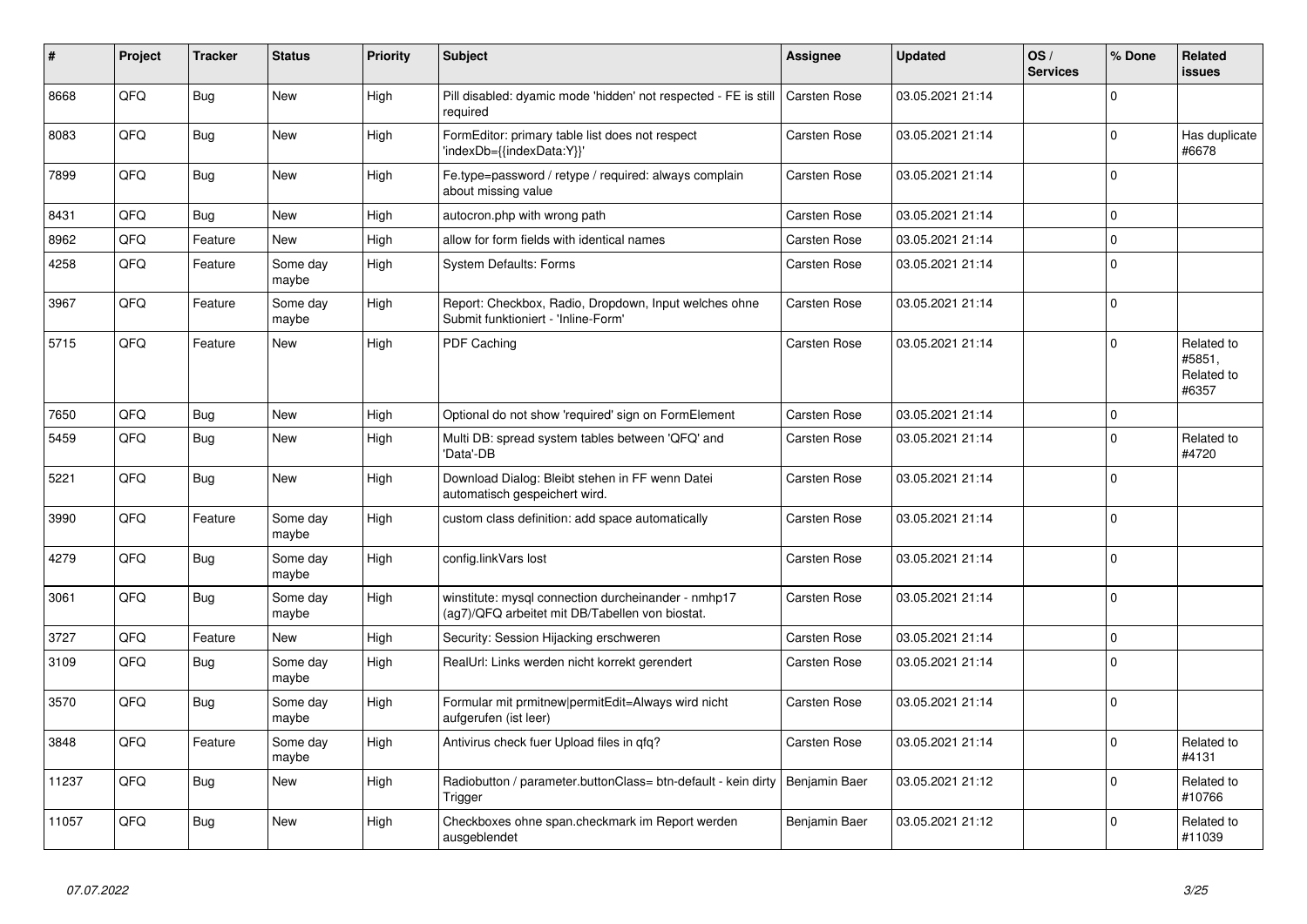| #     | Project    | <b>Tracker</b> | <b>Status</b> | <b>Priority</b> | Subject                                                                                                | Assignee            | <b>Updated</b>   | OS/<br><b>Services</b> | % Done      | Related<br><b>issues</b>                                                                                                                                              |
|-------|------------|----------------|---------------|-----------------|--------------------------------------------------------------------------------------------------------|---------------------|------------------|------------------------|-------------|-----------------------------------------------------------------------------------------------------------------------------------------------------------------------|
| 10640 | QFQ        | <b>Bug</b>     | New           | High            | TypeAhead Tag: FE editierbar trotz readOnly                                                            | <b>Carsten Rose</b> | 03.05.2021 21:12 |                        | $\mathbf 0$ | Related to<br>#7795                                                                                                                                                   |
| 10506 | QFQ        | Bug            | New           | High            | Template Group broken on MultiDB instance                                                              | <b>Carsten Rose</b> | 03.05.2021 21:12 |                        | $\mathbf 0$ | Related to<br>#10505                                                                                                                                                  |
| 10081 | QFQ        | <b>Bug</b>     | New           | High            | Stale record lock after 'forbidden' character                                                          | Carsten Rose        | 03.05.2021 21:12 |                        | $\mathbf 0$ | Related to<br>#10082,<br>Related to<br>#9789                                                                                                                          |
| 10766 | QFQ        | Bug            | <b>New</b>    | High            | Radiobutton / parameter.buttonClass=btn-default: dynamic<br>update                                     |                     | 03.05.2021 21:12 |                        | $\mathbf 0$ | Related to<br>#11237                                                                                                                                                  |
| 10508 | QFQ        | Bug            | New           | High            | Multi Form broken on Multi DB Instance                                                                 | Carsten Rose        | 03.05.2021 21:12 |                        | $\mathbf 0$ |                                                                                                                                                                       |
| 9136  | QFQ        | Feature        | <b>New</b>    | Normal          | Create ZIP files with dynamic PDFs                                                                     | Carsten Rose        | 06.07.2022 13:21 |                        | 0           |                                                                                                                                                                       |
| 13354 | QFQ        | Feature        | <b>New</b>    | Normal          | Using Websocket in QFQ                                                                                 | Carsten Rose        | 05.07.2022 16:26 |                        | $\pmb{0}$   | Related to<br>#11076                                                                                                                                                  |
| 14320 | QFQ        | Feature        | In Progress   | Normal          | Allow specific HTML Tags and Attributes: general, TinyMCE                                              | Enis Nuredini       | 04.07.2022 14:09 |                        | $\mathbf 0$ | Related to<br>#12664,<br>Related to<br>#12039,<br>Related to<br>#11702,<br>Related to<br>#7239,<br>Related to<br>#3708,<br>Related to<br>#3646,<br>Related to<br>#880 |
| 14464 | QFQ        | Support        | <b>New</b>    | Normal          | Exception: Missing button to edit FormElement with broken<br>sqlValidate / beforeLoad                  | Carsten Rose        | 04.07.2022 00:13 |                        | $\mathbf 0$ |                                                                                                                                                                       |
| 14455 | QFQ        | Support        | New           | Normal          | TinyMCE: Activate save button after upload picture over<br>drag&drop                                   | Enis Nuredini       | 03.07.2022 17:53 |                        | $\mathbf 0$ | Related to<br>#14463                                                                                                                                                  |
| 14463 | QFQ        | Support        | New           | Normal          | TinyMCE: FormElement.size = <width>,<height></height></width>                                          | Enis Nuredini       | 03.07.2022 17:52 |                        | $\mathbf 0$ | Related to<br>#14455                                                                                                                                                  |
| 3864  | QFQ        | Feature        | New           | Normal          | Encrypt / decrypt field                                                                                | Enis Nuredini       | 30.06.2022 16:29 |                        | $\mathbf 0$ |                                                                                                                                                                       |
| 4018  | <b>QFQ</b> | Feature        | New           | Normal          | typeahead: long query parameter / answer triggers 'Attack<br>detected' and purges current SIP storage. | Carsten Rose        | 29.06.2022 22:46 |                        | 0           | Related to<br>#9077                                                                                                                                                   |
| 9221  | QFQ        | Feature        | New           | Normal          | typeAhead: Zeichenlimite ausschalten                                                                   | Carsten Rose        | 29.06.2022 22:36 |                        | $\mathbf 0$ |                                                                                                                                                                       |
| 9077  | QFQ        | <b>Bug</b>     | New           | Normal          | typeAheadSql: report broken SQL                                                                        | Carsten Rose        | 29.06.2022 22:35 |                        | $\mathbf 0$ | Related to<br>#4018                                                                                                                                                   |
| 14395 | QFQ        | Support        | New           | Normal          | FormEditor: Virtual table columns                                                                      | Enis Nuredini       | 21.06.2022 16:09 |                        | 0           |                                                                                                                                                                       |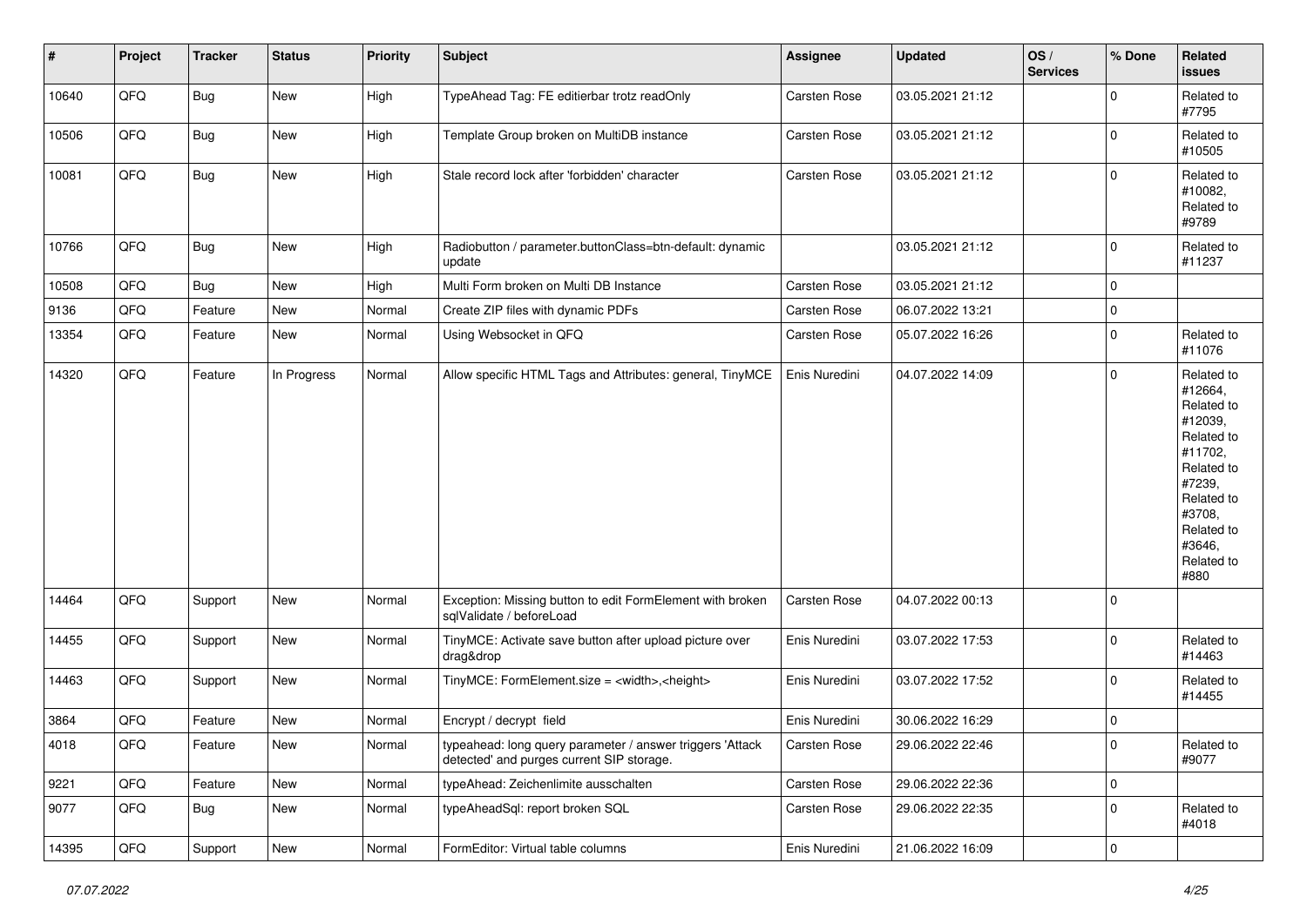| $\vert$ # | Project | <b>Tracker</b> | <b>Status</b>     | <b>Priority</b> | <b>Subject</b>                                                      | Assignee      | <b>Updated</b>   | OS/<br><b>Services</b> | % Done              | <b>Related</b><br><b>issues</b>                                             |
|-----------|---------|----------------|-------------------|-----------------|---------------------------------------------------------------------|---------------|------------------|------------------------|---------------------|-----------------------------------------------------------------------------|
| 14323     | QFQ     | <b>Bug</b>     | In Progress       | Normal          | Report: render=both single - no impact                              | Carsten Rose  | 19.06.2022 18:31 |                        | $\mathbf{0}$        |                                                                             |
| 14376     | QFQ     | Feature        | <b>New</b>        | Normal          | QFQ Bootstrap: if missing, create stored procedures                 | Enis Nuredini | 19.06.2022 16:37 |                        | $\mathsf{O}\xspace$ |                                                                             |
| 14371     | QFQ     | Feature        | Priorize          | Normal          | <b>LDAP via REPORT</b>                                              | Carsten Rose  | 19.06.2022 16:37 |                        | $\pmb{0}$           |                                                                             |
| 14290     | QFQ     | Feature        | Priorize          | Normal          | FormEditor: Show Table Definition                                   | Carsten Rose  | 19.06.2022 16:37 |                        | $\pmb{0}$           |                                                                             |
| 14283     | QFQ     | Bug            | Priorize          | Normal          | HEIC / HEIF convert doesn't trigger                                 | Carsten Rose  | 19.06.2022 16:37 |                        | $\pmb{0}$           |                                                                             |
| 14377     | QFQ     | <b>Bug</b>     | <b>New</b>        | Normal          | Documentation > General Tips: white page after migration            | Enis Nuredini | 19.06.2022 16:37 |                        | 0                   |                                                                             |
| 12452     | QFQ     | Feature        | Priorize          | Normal          | BaseURL: alsways with '/' at the end                                | Carsten Rose  | 19.06.2022 13:45 |                        | $\mathbf 0$         | Related to<br>#10782                                                        |
| 12262     | QFQ     | Feature        | ToDo              | Normal          | Form buttons on top: more customable                                | Enis Nuredini | 17.06.2022 10:44 |                        | $\mathbf 0$         | Related to<br>#13945, Has<br>duplicate<br>#4046, Has<br>duplicate<br>#10080 |
| 13608     | QFQ     | Feature        | Some day<br>maybe | Normal          | Automatic Browser Language Redirect                                 | Enis Nuredini | 17.06.2022 08:35 |                        | $\mathbf 0$         |                                                                             |
| 14322     | QFQ     | Bug            | New               | Normal          | Form Load: by default no scroll (save & close should be<br>visible) | Enis Nuredini | 15.06.2022 14:12 |                        | $\mathbf{0}$        | Related to<br>#14321,<br>Related to<br>#6232                                |
| 14305     | QFQ     | Bug            | <b>New</b>        | Normal          | Inline Report editing does not create history entries               | Carsten Rose  | 10.06.2022 11:55 |                        | $\Omega$            |                                                                             |
| 14304     | QFQ     | <b>Bug</b>     | <b>New</b>        | Normal          | table sorter view safer does not work                               | Carsten Rose  | 10.06.2022 11:49 |                        | 0                   |                                                                             |
| 7732      | QFQ     | Feature        | Some day<br>maybe | Normal          | Javascript: Lazy Loading der add on libs                            | Benjamin Baer | 08.06.2022 10:38 |                        | $\mathbf 0$         | Related to<br>#12611,<br>Related to<br>#12490,<br>Related to<br>#10013      |
| 10013     | QFQ     | Feature        | Some day<br>maybe | Normal          | FE.typ=editor: CodeMirror                                           | Carsten Rose  | 08.06.2022 10:37 |                        | $\Omega$            | Related to<br>#12611,<br>Related to<br>#12490,<br>Related to<br>#7732       |
| 12490     | QFQ     | Feature        | <b>New</b>        | Normal          | Loading Plugins in QFQ - see what tinymce does. (lazy<br>loading)   | Benjamin Baer | 08.06.2022 10:37 |                        | $\Omega$            | Related to<br>#12611,<br>Related to<br>#10013,<br>Related to<br>#7732       |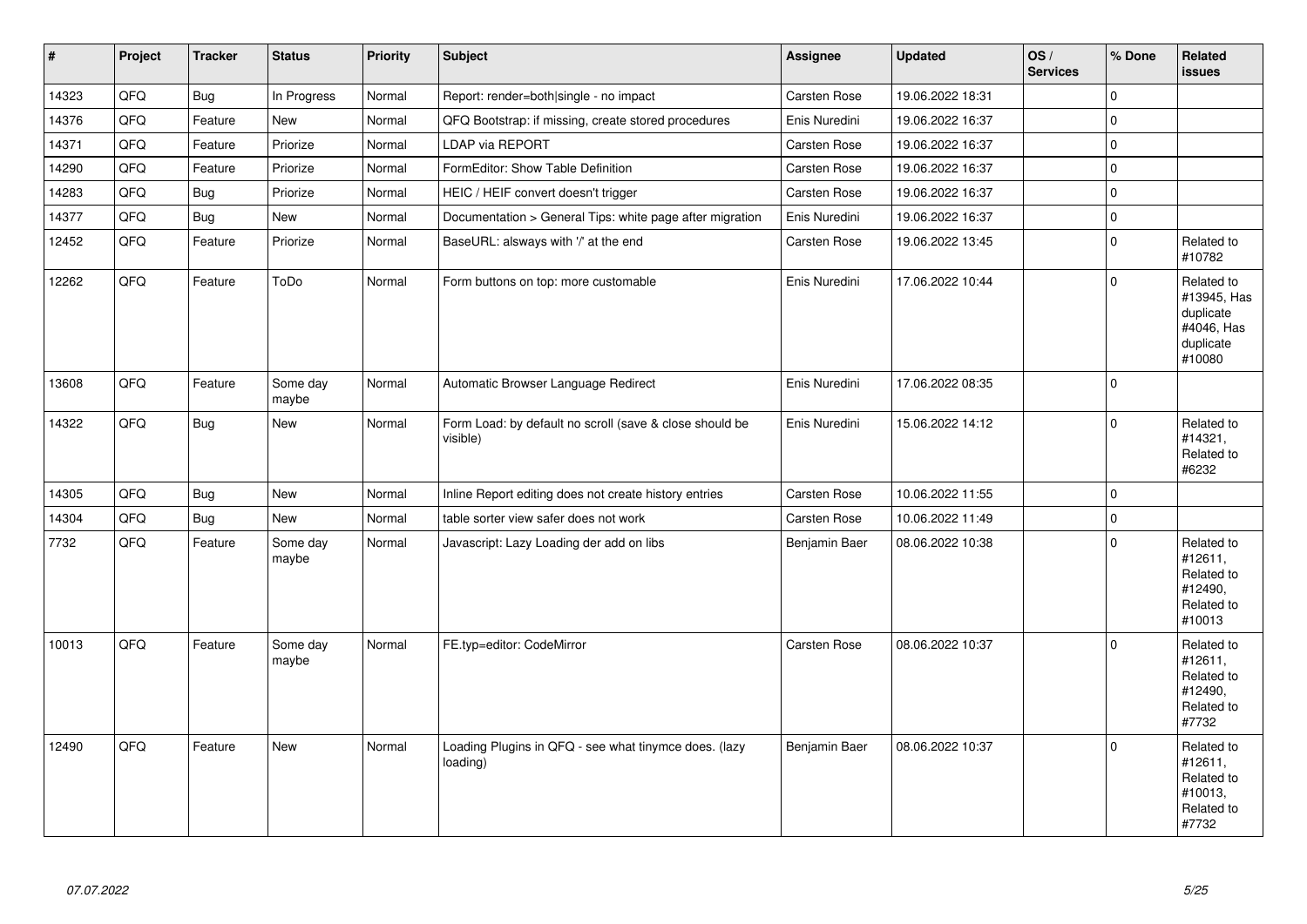| #     | Project | <b>Tracker</b> | <b>Status</b>     | <b>Priority</b> | <b>Subject</b>                                                                       | <b>Assignee</b>        | <b>Updated</b>   | OS/<br><b>Services</b> | % Done      | Related<br><b>issues</b>                                                                                                       |
|-------|---------|----------------|-------------------|-----------------|--------------------------------------------------------------------------------------|------------------------|------------------|------------------------|-------------|--------------------------------------------------------------------------------------------------------------------------------|
| 12611 | QFQ     | Feature        | Some day<br>maybe | Normal          | Refactoring: Bootstrap with Lazy Loading                                             | Carsten Rose           | 08.06.2022 10:37 |                        | $\Omega$    | Related to<br>#12490,<br>Related to<br>#10013,<br>Related to<br>#7732                                                          |
| 14175 | QFQ     | Bug            | In Progress       | Normal          | Opening a form with no QFQ Session cookie fails                                      | <b>Carsten Rose</b>    | 03.06.2022 10:40 |                        | $\mathbf 0$ |                                                                                                                                |
| 12584 | QFQ     | Feature        | Feedback          | Normal          | T3 v10 migration script: replace alias-patterns (v11)                                | Carsten Rose           | 28.05.2022 11:12 |                        | 100         |                                                                                                                                |
| 12989 | QFQ     | Bug            | New               | Normal          | empty string does not trigger dynamic update                                         | Enis Nuredini          | 28.05.2022 11:09 |                        | $\Omega$    |                                                                                                                                |
| 14185 | QFQ     | Feature        | New               | Normal          | External/Autocron.php - better suitable directory                                    | Support: System        | 28.05.2022 11:03 |                        | 0           |                                                                                                                                |
| 13943 | QFQ     | Bug            | Priorize          | Normal          | unable to find formgroup                                                             | Enis Nuredini          | 28.05.2022 11:03 |                        | $\Omega$    |                                                                                                                                |
| 14090 | QFQ     | Feature        | <b>New</b>        | Normal          | Nützliche _script funktionen                                                         | Carsten Rose           | 28.05.2022 11:03 |                        | 0           |                                                                                                                                |
| 13609 | QFQ     | Feature        | New               | Normal          | QFQ Introduction: Seite aufloesen                                                    | Philipp<br>Gröbelbauer | 28.05.2022 11:02 |                        | 0           |                                                                                                                                |
| 14233 | QFQ     | <b>Bug</b>     | New               | Normal          | AS _link: question - HTML is not rendered                                            | Carsten Rose           | 28.05.2022 11:02 |                        | 0           |                                                                                                                                |
| 14227 | QFQ     | Feature        | New               | Normal          | Selenium Konkurrenz: cypress.io                                                      | Enis Nuredini          | 28.05.2022 11:02 |                        | 0           |                                                                                                                                |
| 14077 | QFQ     | Bug            | New               | Normal          | As _link: Attribute 'class' missing by r:1 and r:3 - but should<br>set               | Carsten Rose           | 28.05.2022 11:02 |                        | $\mathbf 0$ | Related to<br>#5342,<br>Related to<br>#4343                                                                                    |
| 14028 | QFQ     | Feature        | New               | Normal          | Required notification: visual nicer                                                  | Enis Nuredini          | 28.05.2022 11:01 |                        | 0           |                                                                                                                                |
| 13945 | QFQ     | Feature        | New               | Normal          | As link: content before/after link                                                   | Enis Nuredini          | 28.05.2022 11:01 |                        | 0           | Related to<br>#12262                                                                                                           |
| 10782 | QFQ     | Feature        | Feedback          | Normal          | Tiny MCE: Image Upload                                                               | Enis Nuredini          | 16.05.2022 23:16 |                        | $\mathbf 0$ | Related to<br>#12452                                                                                                           |
| 13572 | QFQ     | Feature        | Feedback          | Normal          | Form Load: misleading error message on trying to load non<br>existent primary record | Enis Nuredini          | 16.05.2022 23:16 |                        | 100         |                                                                                                                                |
| 13767 | QFQ     | <b>Bug</b>     | Feedback          | Normal          | date/time-picker: required shows up/down button orange                               | Enis Nuredini          | 16.05.2022 23:16 |                        | $\mathbf 0$ |                                                                                                                                |
| 11517 | QFQ     | Bug            | In Progress       | Normal          | extraButtonInfo Broken for multiple FormElements                                     | Carsten Rose           | 12.05.2022 13:12 |                        | 0           | Related to<br>#7890,<br>Related to<br>#3811, Has<br>duplicate<br>#10905, Has<br>duplicate<br>#10553, Has<br>duplicate<br>#6779 |
| 10979 | QFQ     | Feature        | New               | Normal          | Ajax Calls an API - dataReport                                                       | Carsten Rose           | 11.05.2022 12:15 |                        | $\mathbf 0$ |                                                                                                                                |
| 14091 | QFG     | Bug            | New               | Normal          | inconsistent template path for twig                                                  | Carsten Rose           | 19.04.2022 18:36 |                        | 0           |                                                                                                                                |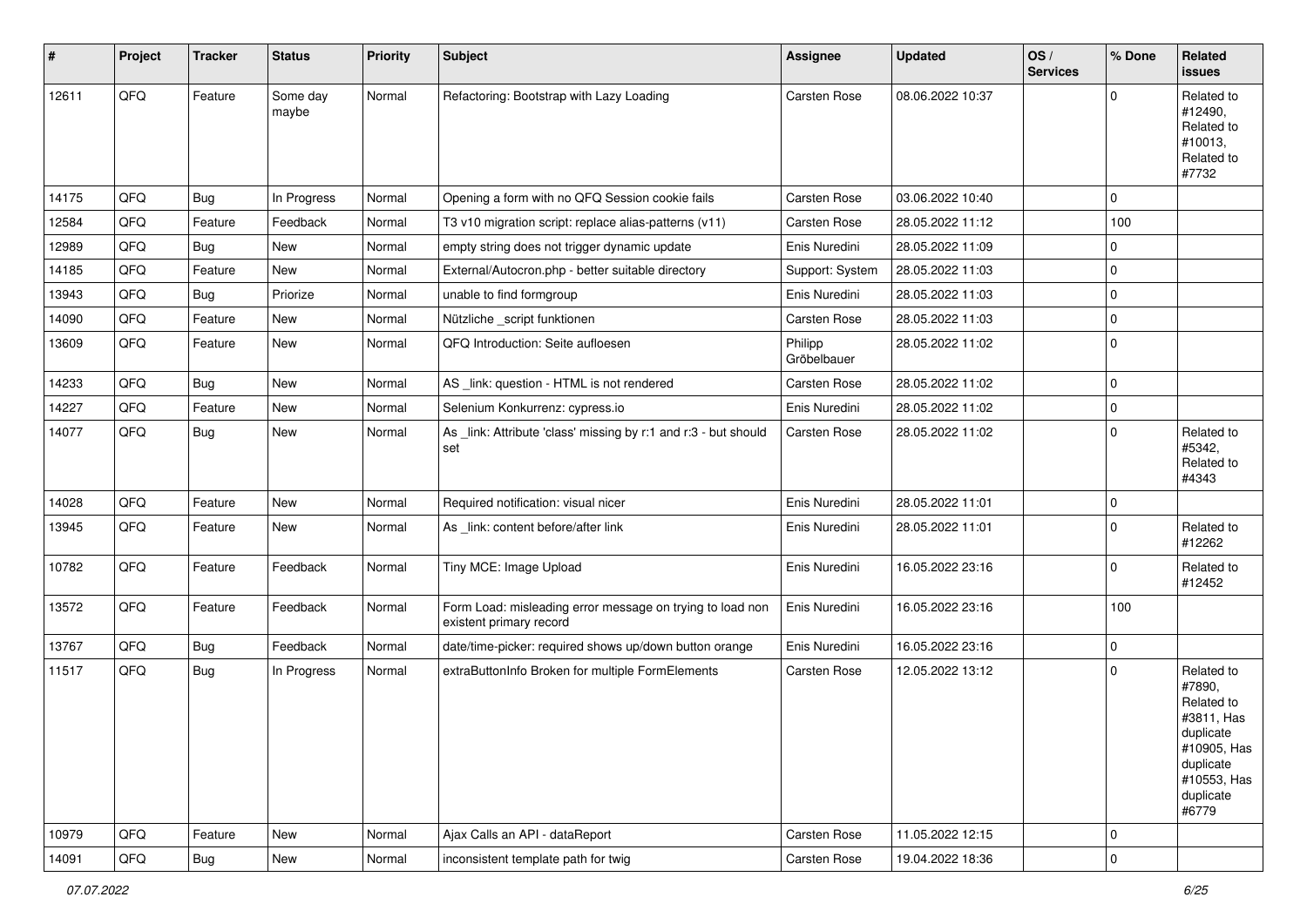| #     | Project | <b>Tracker</b> | <b>Status</b> | <b>Priority</b> | <b>Subject</b>                                                                                                                                      | Assignee            | <b>Updated</b>   | OS/<br><b>Services</b> | % Done      | Related<br><b>issues</b>                                               |
|-------|---------|----------------|---------------|-----------------|-----------------------------------------------------------------------------------------------------------------------------------------------------|---------------------|------------------|------------------------|-------------|------------------------------------------------------------------------|
| 13451 | QFQ     | <b>Bug</b>     | <b>New</b>    | Normal          | Character Counter / Max Character: Problem in Safari                                                                                                | Carsten Rose        | 15.04.2022 17:18 |                        | $\Omega$    |                                                                        |
| 13900 | QFQ     | Feature        | Priorize      | Normal          | Selenium: Check das Cookie/PDF funktioniert                                                                                                         | Enis Nuredini       | 25.03.2022 12:45 |                        | $\Omega$    |                                                                        |
| 10569 | QFQ     | Feature        | Priorize      | Normal          | link blank more safe                                                                                                                                | Enis Nuredini       | 25.03.2022 12:44 |                        | 0           |                                                                        |
| 13899 | QFQ     | Bug            | ToDo          | Normal          | Selenium: zum laufen bringen                                                                                                                        | Enis Nuredini       | 25.03.2022 10:24 |                        | 0           |                                                                        |
| 10463 | QFQ     | Feature        | <b>New</b>    | Normal          | Report_link: expliztes setzen von HTML Tags (Bedarf fuer<br>'data-selenium' & 'id')                                                                 | Enis Nuredini       | 23.03.2022 09:23 |                        | $\Omega$    | Related to<br>#7648                                                    |
| 11892 | QFQ     | Feature        | New           | Normal          | tablesorter: columns with links are hard to order - new<br>qualifier 'Y: <ord>'</ord>                                                               | Enis Nuredini       | 23.03.2022 09:22 |                        | $\Omega$    |                                                                        |
| 6140  | QFQ     | Bug            | Priorize      | Normal          | QFQ DnD Sort: Locked fields                                                                                                                         | Benjamin Baer       | 21.03.2022 09:56 |                        | 0           |                                                                        |
| 6801  | QFQ     | Feature        | Priorize      | Normal          | Fabric: Maximize / FullIscreen                                                                                                                      | Benjamin Baer       | 21.03.2022 09:56 |                        | 0           |                                                                        |
| 12440 | QFQ     | Feature        | In Progress   | Normal          | Typo3 V10 upgrade (durchfuehren und testen)                                                                                                         | <b>Carsten Rose</b> | 21.03.2022 09:53 |                        | 50          | Related to<br>#12357,<br>Related to<br>#12067,<br>Related to<br>#10661 |
| 5562  | QFQ     | Feature        | Priorize      | Normal          | Drag'n'Drop fuer Uploads                                                                                                                            | Benjamin Baer       | 21.03.2022 09:52 |                        | 0           | Related to<br>#9706                                                    |
| 6224  | QFQ     | Feature        | Priorize      | Normal          | Dynamic update: fade in/out fields                                                                                                                  | Benjamin Baer       | 21.03.2022 09:50 |                        | $\Omega$    |                                                                        |
| 5366  | QFQ     | Feature        | Priorize      | Normal          | Saving with keyboard shortcuts                                                                                                                      | Benjamin Baer       | 21.03.2022 09:47 |                        | 0           |                                                                        |
| 12714 | QFQ     | <b>Bug</b>     | <b>New</b>    | Normal          | Conversion of GIF to PDF broken when GIF contains Alpha.                                                                                            | <b>Carsten Rose</b> | 19.03.2022 17:49 |                        | 0           |                                                                        |
| 12556 | QFQ     | Feature        | <b>New</b>    | Normal          | Pills Title: colored = static or dynamic on allrequiredgiven                                                                                        | Benjamin Baer       | 19.03.2022 17:49 |                        | $\Omega$    |                                                                        |
| 12546 | QFQ     | <b>Bug</b>     | Feedback      | Normal          | Branch 'Development' - Unit Tests mit dirty workaround<br>angepasst                                                                                 | <b>Carsten Rose</b> | 19.03.2022 17:48 |                        | $\Omega$    |                                                                        |
| 12512 | QFQ     | Bug            | <b>New</b>    | Normal          | Some MySQL Installation can't use 'stored procedures'                                                                                               | Carsten Rose        | 19.03.2022 17:48 |                        | 0           |                                                                        |
| 12520 | QFQ     | <b>Bug</b>     | New           | Normal          | Switch FE User: still active even FE User session expired                                                                                           | Carsten Rose        | 19.03.2022 17:48 |                        | 0           |                                                                        |
| 12581 | QFQ     | Bug            | <b>New</b>    | Normal          | Form.forward=close: Record 'new' in new browser tab ><br>save (& close) >> Form is not reloaded with new created<br>record id and stays in mode=new | Carsten Rose        | 19.03.2022 17:48 |                        | 0           |                                                                        |
| 12603 | QFQ     | Feature        | <b>New</b>    | Normal          | Dropdown (Select), Radio, checkbox:<br>itemListAlways={{!SELECT key, value}}                                                                        | <b>Carsten Rose</b> | 19.03.2022 17:47 |                        | $\mathbf 0$ |                                                                        |
| 12664 | QFQ     | Feature        | <b>New</b>    | Normal          | TinyMCE: report/remove malicous HTML/JS Code                                                                                                        | Carsten Rose        | 19.03.2022 17:47 |                        | 0           | Related to<br>#14320                                                   |
| 12716 | QFQ     | Bug            | <b>New</b>    | Normal          | template group: Pattern only applied to first instance                                                                                              | Carsten Rose        | 19.03.2022 17:47 |                        | $\Omega$    |                                                                        |
| 13331 | QFQ     | Bug            | New           | Normal          | Multi Form: Clear Icon misplaced                                                                                                                    | Carsten Rose        | 19.03.2022 17:47 |                        | 0           |                                                                        |
| 13332 | QFQ     | Bug            | New           | Normal          | Multi Form: Required Felder werden visuell nicht markiert.                                                                                          | <b>Carsten Rose</b> | 19.03.2022 17:47 |                        | 0           |                                                                        |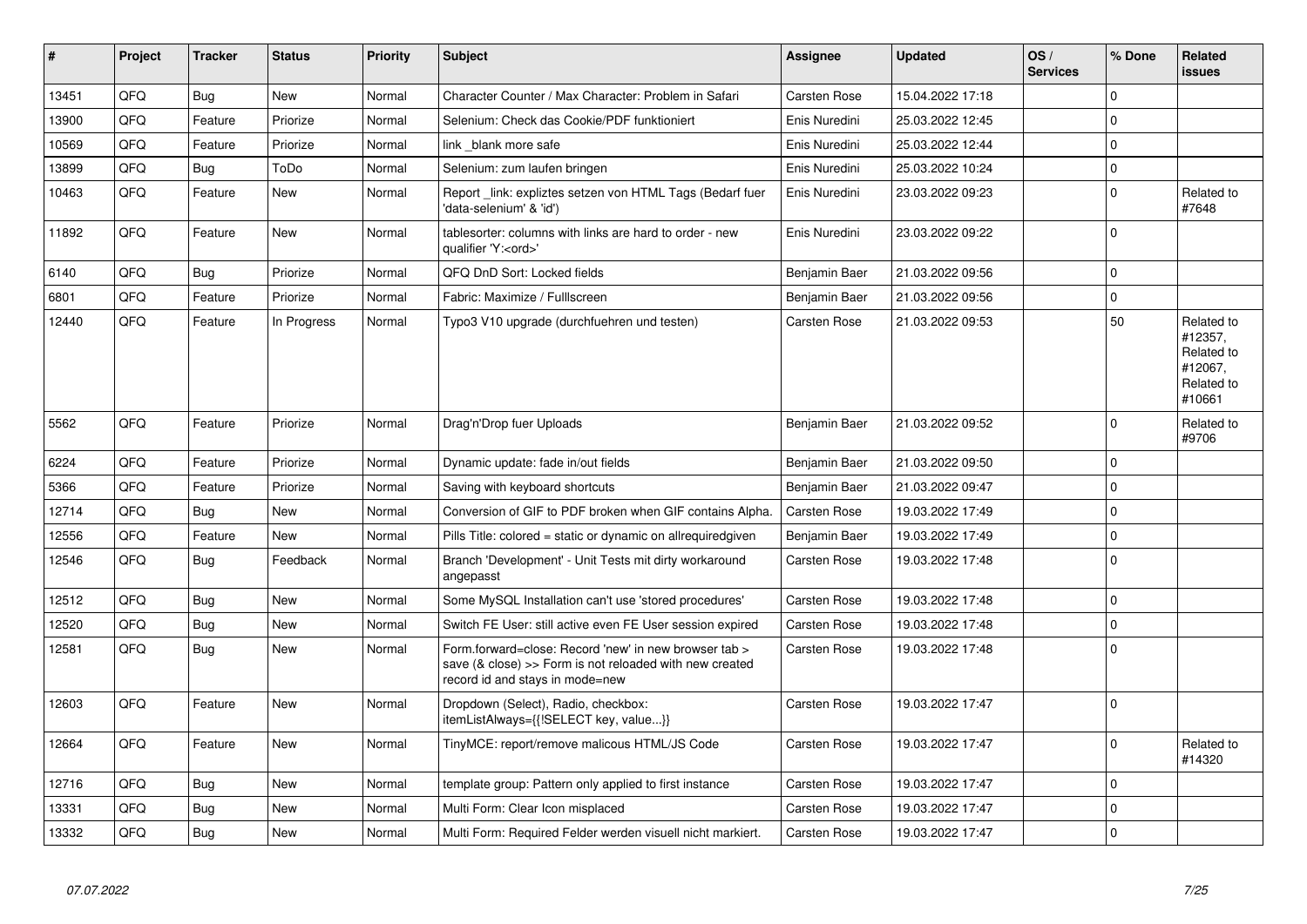| #     | Project | <b>Tracker</b> | <b>Status</b>              | <b>Priority</b> | <b>Subject</b>                                                                                      | <b>Assignee</b> | <b>Updated</b>   | OS/<br><b>Services</b> | % Done      | Related<br>issues                           |
|-------|---------|----------------|----------------------------|-----------------|-----------------------------------------------------------------------------------------------------|-----------------|------------------|------------------------|-------------|---------------------------------------------|
| 13460 | QFQ     | Bug            | <b>New</b>                 | Normal          | Doc: Password set/reset  password should not processed<br>with 'html encode'                        | Carsten Rose    | 19.03.2022 17:46 |                        | $\Omega$    |                                             |
| 13467 | QFQ     | Feature        | <b>New</b>                 | Normal          | ChangeLog Generator                                                                                 | Carsten Rose    | 19.03.2022 17:46 |                        | $\Omega$    | Related to<br>#11460                        |
| 13528 | QFQ     | Bug            | <b>New</b>                 | Normal          | gfg.io > releases: es wird kein neues Release angelegt                                              | Benjamin Baer   | 19.03.2022 17:46 |                        | $\Omega$    |                                             |
| 13592 | QFQ     | Bug            | <b>New</b>                 | Normal          | QFQ Build Queue: das vergeben von Tags klappt nicht. Es<br>werden keine Releases gebaut.            | Carsten Rose    | 19.03.2022 17:45 |                        | $\Omega$    |                                             |
| 13647 | QFQ     | <b>Bug</b>     | <b>New</b>                 | Normal          | Autofocus funktioniert nicht auf Chrome                                                             | Benjamin Baer   | 19.03.2022 17:44 |                        | $\Omega$    |                                             |
| 13700 | QFQ     | Feature        | <b>New</b>                 | Normal          | Redesign gfg.io Seite                                                                               | Carsten Rose    | 19.03.2022 17:43 |                        | $\Omega$    |                                             |
| 13841 | QFQ     | Feature        | <b>New</b>                 | Normal          | Create PDF via iText - evaluate                                                                     | Carsten Rose    | 19.03.2022 17:42 |                        | $\Omega$    |                                             |
| 13843 | QFQ     | Feature        | <b>New</b>                 | Normal          | Create JWT via QFQ                                                                                  | Carsten Rose    | 19.03.2022 17:42 |                        | $\Omega$    |                                             |
| 5548  | QFQ     | Feature        | Some day<br>maybe          | Normal          | 801 Textfiles/Scriptfiles als Thumbnail                                                             | Carsten Rose    | 07.03.2022 16:26 |                        | $\Omega$    |                                             |
| 5894  | QFQ     | Feature        | Feedback                   | Normal          | Typeahead in Report: show/hide rows dynamically                                                     | Carsten Rose    | 18.02.2022 08:50 |                        | $\Omega$    | Related to<br>#5893.<br>Related to<br>#5885 |
| 4413  | QFQ     | Feature        | <b>New</b>                 | Normal          | fieldset: show/hidden, modeSql, dynamicUpdate                                                       | Carsten Rose    | 09.02.2022 15:19 |                        | $\Omega$    |                                             |
| 13706 | QFQ     | <b>Bug</b>     | <b>New</b>                 | Normal          | Wrong CheckType in FieldElement LastStatus of Form Cron                                             | Carsten Rose    | 21.01.2022 18:20 |                        | $\Omega$    |                                             |
| 13659 | QFQ     | Bug            | <b>New</b>                 | Normal          | wrong sanitize class applied to R-store                                                             | Carsten Rose    | 15.01.2022 14:23 |                        | $\pmb{0}$   |                                             |
| 12476 | QFQ     | Feature        | <b>New</b>                 | Normal          | clearMe: a) should trigger 'dirty', b) sticky on textarea resize                                    | Benjamin Baer   | 04.01.2022 08:40 |                        | $\Omega$    | Related to<br>#9528                         |
| 6870  | QFQ     | Feature        | Priorize                   | Normal          | Click on '_link' triggers an API call                                                               | Benjamin Baer   | 03.01.2022 08:25 |                        | $\mathbf 0$ |                                             |
| 2665  | QFQ     | Bug            | Priorize                   | Normal          | Dynamic Update funktioniert nicht, wenn beim<br>entsprechenden FormElement eine size angegeben ist. | Benjamin Baer   | 03.01.2022 08:12 |                        | 30          |                                             |
| 6566  | QFQ     | <b>Bug</b>     | Priorize                   | Normal          | Link Function 'delete': provided parameter missing on page<br>reload                                | Benjamin Baer   | 03.01.2022 08:08 |                        | $\mathbf 0$ |                                             |
| 4457  | QFQ     | Bug            | Priorize                   | Normal          | typeahead: pressing return to select an item, saves the form<br>and closes the form.                | Benjamin Baer   | 03.01.2022 08:01 |                        | $\Omega$    | Related to<br>#4398                         |
| 7965  | QFQ     | Feature        | Priorize                   | Normal          | Input type 'text' with visual format - currency                                                     | Benjamin Baer   | 03.01.2022 07:45 |                        | $\pmb{0}$   |                                             |
| 9135  | QFQ     | Feature        | Priorize                   | Normal          | Progress Bar generic / replace old hourglass download<br>popup                                      | Benjamin Baer   | 03.01.2022 07:43 |                        | $\Omega$    |                                             |
| 12327 | QFQ     | <b>Bug</b>     | <b>New</b>                 | Normal          | Copy to clipboard: Glyphicon can not be changed                                                     | Carsten Rose    | 27.12.2021 17:59 |                        | $\Omega$    |                                             |
| 13566 | QFQ     | Feature        | Ready to sync<br>(develop) | Normal          | Delete config-example.qfq.php file                                                                  | Carsten Rose    | 23.12.2021 09:25 |                        | $\mathbf 0$ |                                             |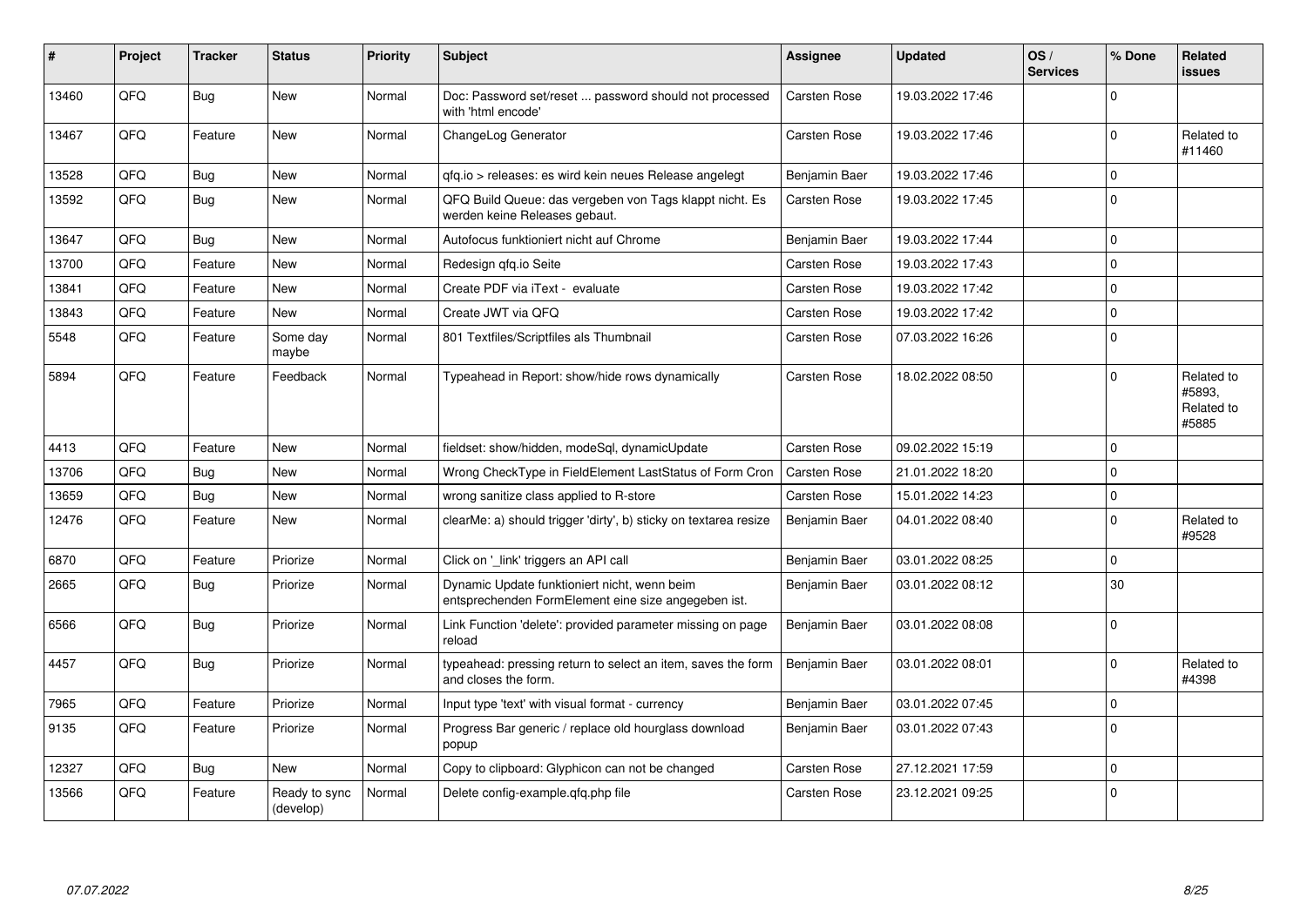| #     | Project | <b>Tracker</b> | <b>Status</b>     | <b>Priority</b> | <b>Subject</b>                                                                                           | <b>Assignee</b>     | <b>Updated</b>   | OS/<br><b>Services</b> | % Done | Related<br><b>issues</b>                                                |
|-------|---------|----------------|-------------------|-----------------|----------------------------------------------------------------------------------------------------------|---------------------|------------------|------------------------|--------|-------------------------------------------------------------------------|
| 9834  | QFQ     | Bug            | Priorize          | Normal          | Input elements with tag 'disabled' are missing on<br>form-submit: server option 'processReadOnly' broken | Carsten Rose        | 07.12.2021 16:43 |                        | 0      | Related to<br>#9691,<br>Related to<br>#5305, Has<br>duplicate<br>#12331 |
| 11702 | QFQ     | Feature        | New               | Normal          | HTML Special Char makes no sense for 'allbut' if '&' is<br>forbidden                                     | Carsten Rose        | 07.12.2021 16:35 |                        | 0      | Related to<br>#5112,<br>Related to<br>#14320                            |
| 13330 | QFQ     | Feature        | In Progress       | Normal          | Multi Form: Upload                                                                                       | <b>Carsten Rose</b> | 07.11.2021 12:40 |                        | 50     | Related to<br>#9706                                                     |
| 9013  | QFQ     | Bug            | <b>New</b>        | Normal          | Error in Twig template not handled                                                                       | <b>Carsten Rose</b> | 20.10.2021 13:43 |                        | 0      |                                                                         |
| 12337 | QFQ     | Feature        | Some day<br>maybe | Normal          | Database.php: better caching                                                                             | Carsten Rose        | 16.09.2021 15:10 |                        | 0      |                                                                         |
| 11323 | QFQ     | Feature        | Some day<br>maybe | Normal          | Report Frontend Editor Modal + Codemirror                                                                | Carsten Rose        | 16.09.2021 15:10 |                        | 0      | Related to<br>#11036                                                    |
| 12315 | QFQ     | Feature        | Some day<br>maybe | Normal          | Form History (Diffs) / Backups                                                                           | Carsten Rose        | 16.09.2021 15:10 |                        | 0      |                                                                         |
| 11322 | QFQ     | Feature        | Some day<br>maybe | Normal          | Form Element JSON - (multiline parameter field)                                                          | Carsten Rose        | 16.09.2021 15:10 |                        | 0      |                                                                         |
| 11217 | QFQ     | Feature        | Some day<br>maybe | Normal          | <b>Extend Script Functionality</b>                                                                       | Carsten Rose        | 16.09.2021 15:10 |                        | 0      |                                                                         |
| 10716 | QFQ     | Feature        | Some day<br>maybe | Normal          | Business Logic mit Externen Skripten                                                                     | Carsten Rose        | 16.09.2021 15:10 |                        | 0      | Related to<br>#10713,<br>Related to<br>#8217                            |
| 8586  | QFQ     | Feature        | Some day<br>maybe | Normal          | QFQ: Enhance Error message for 'record not found'                                                        | Carsten Rose        | 16.09.2021 15:10 |                        | 0      |                                                                         |
| 8101  | QFQ     | Feature        | Some day<br>maybe | Normal          | Password hash: support further hashing methods                                                           | Carsten Rose        | 16.09.2021 15:10 |                        | 0      |                                                                         |
| 10095 | QFQ     | Feature        | Some day<br>maybe | Normal          | Generic Gitlab Integration into QFQ                                                                      | Carsten Rose        | 16.09.2021 15:10 |                        | 0      |                                                                         |
| 8520  | QFQ     | Feature        | Some day<br>maybe | Normal          | Bring QFQ to Composer                                                                                    | Carsten Rose        | 16.09.2021 15:10 |                        | 0      |                                                                         |
| 7453  | QFQ     | Feature        | Some day<br>maybe | Normal          | import / export forms QFQ                                                                                | Carsten Rose        | 16.09.2021 15:10 |                        | 0      |                                                                         |
| 7452  | QFQ     | Feature        | Some day<br>maybe | Normal          | automate deployment new QFQ version                                                                      | Carsten Rose        | 16.09.2021 15:10 |                        | 0      |                                                                         |
| 10116 | QFQ     | Feature        | Some day<br>maybe | Normal          | TypeAhead: Tag - show inside 'input' element                                                             | Carsten Rose        | 16.09.2021 15:09 |                        | 0      |                                                                         |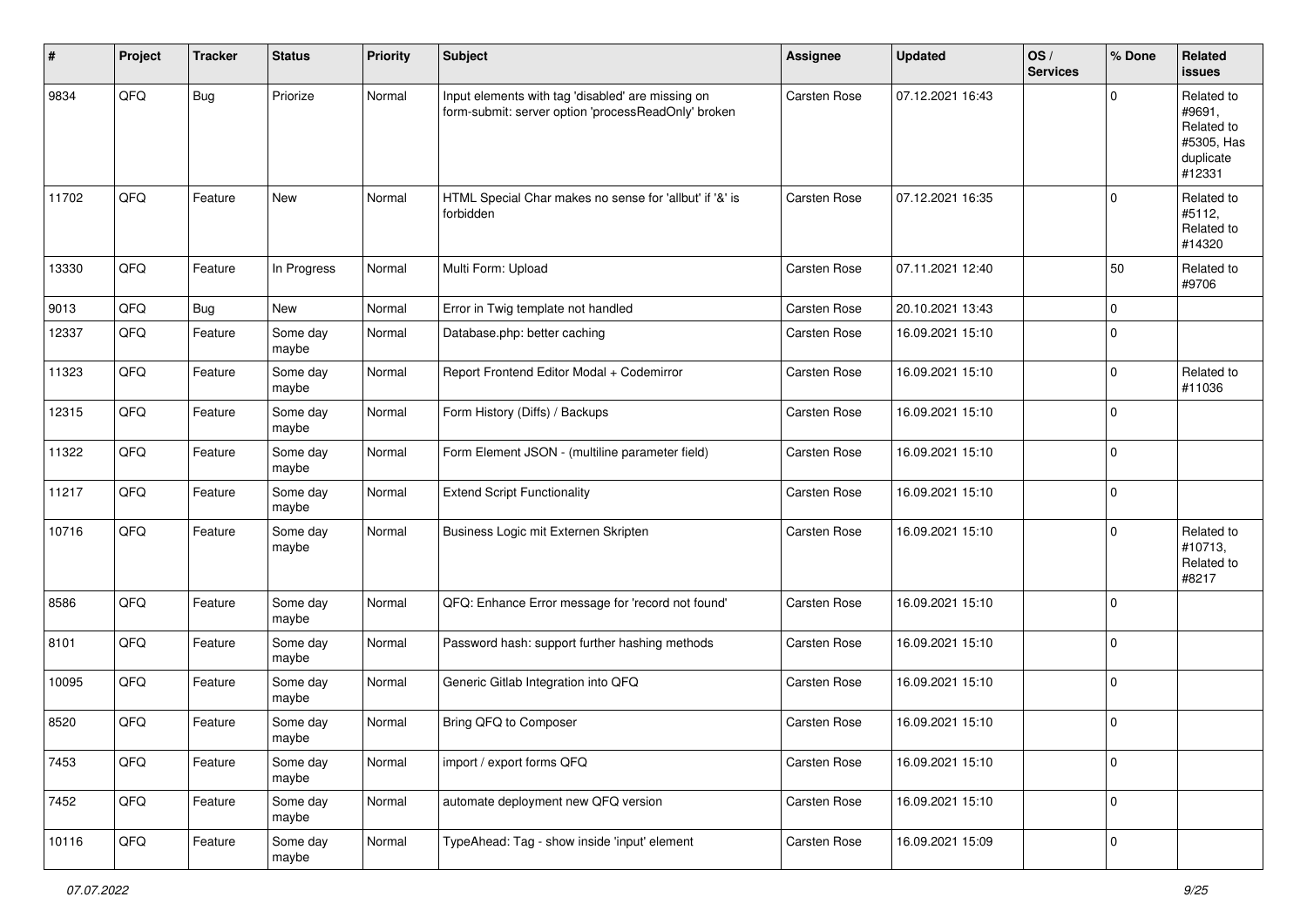| $\vert$ # | Project | <b>Tracker</b> | <b>Status</b>     | <b>Priority</b> | <b>Subject</b>                                                          | <b>Assignee</b> | <b>Updated</b>   | OS/<br><b>Services</b> | % Done         | Related<br><b>issues</b>                                               |
|-----------|---------|----------------|-------------------|-----------------|-------------------------------------------------------------------------|-----------------|------------------|------------------------|----------------|------------------------------------------------------------------------|
| 10745     | QFQ     | Feature        | Some day<br>maybe | Normal          | <b>Tablesorter Excel Export</b>                                         | Carsten Rose    | 16.09.2021 15:09 |                        | $\Omega$       |                                                                        |
| 11036     | QFQ     | Feature        | Some day<br>maybe | Normal          | inline report editor permissions                                        | Carsten Rose    | 16.09.2021 15:09 |                        | $\mathbf 0$    | Related to<br>#11323                                                   |
| 12325     | QFQ     | <b>Bug</b>     | Priorize          | Normal          | MultiDB form.dblndex not working for report syntax                      | Carsten Rose    | 07.09.2021 13:37 |                        | $\mathbf 0$    | Related to<br>#12145,<br>Related to<br>#12314                          |
| 11980     | QFQ     | Feature        | In Progress       | Normal          | protected verzeichnis MUSS geschützt werden                             | Carsten Rose    | 07.09.2021 13:30 |                        | $\Omega$       |                                                                        |
| 10793     | QFQ     | Feature        | In Progress       | Normal          | <b>Update NPM Packages</b>                                              | Carsten Rose    | 07.09.2021 13:25 |                        | 30             |                                                                        |
| 10661     | QFQ     | Bug            | In Progress       | Normal          | Typo3 Warnungen                                                         | Carsten Rose    | 07.09.2021 13:23 |                        | 0              | Related to<br>#12440                                                   |
| 4445      | QFQ     | Feature        | Some day<br>maybe | Normal          | template group: Option to simulate fieldset                             |                 | 28.06.2021 14:11 |                        | $\mathbf 0$    |                                                                        |
| 9669      | QFQ     | <b>Bug</b>     | Some day<br>maybe | Normal          | Checkbox / Template Group: radio/checkbox visible broken<br>after 'add' | Carsten Rose    | 16.06.2021 13:47 |                        | 0              | Related to<br>#8091                                                    |
| 5305      | QFQ     | Bug            | New               | Normal          | Upload FormElement: nicht disabled by readonly Form                     | Carsten Rose    | 16.06.2021 13:43 |                        | $\Omega$       | Related to<br>#9347,<br>Related to<br>#9834                            |
| 12679     | QFQ     | Feature        | New               | Normal          | tablesorter: custom column width                                        | Carsten Rose    | 16.06.2021 11:10 |                        | 0              |                                                                        |
| 11460     | QFQ     | Feature        | <b>New</b>        | Normal          | Easier creation of changelog: gitchangelog                              | Carsten Rose    | 12.06.2021 10:20 |                        | $\Omega$       | Related to<br>#13467                                                   |
| 6261      | QFQ     | Feature        | <b>New</b>        | Normal          | Persistent SIP                                                          | Carsten Rose    | 12.06.2021 09:07 |                        | $\Omega$       | Related to<br>#10819                                                   |
| 6723      | QFQ     | Feature        | <b>New</b>        | Normal          | Report QFQ Installation and Version                                     | Carsten Rose    | 12.06.2021 09:07 |                        | $\mathbf 0$    |                                                                        |
| 9348      | QFQ     | Feature        | New               | Normal          | defaultThumbnailSize: pre render thumbnails                             | Carsten Rose    | 12.06.2021 09:05 |                        | $\overline{0}$ |                                                                        |
| 9346      | QFQ     | Feature        | Priorize          | Normal          | beforeSave: check if an upload is given                                 | Carsten Rose    | 11.06.2021 21:18 |                        | $\mathbf 0$    |                                                                        |
| 7890      | QFQ     | Bug            | New               | Normal          | FormElement 'required': extraButtonInfo not aligned                     | Carsten Rose    | 11.06.2021 21:17 |                        | 0              | Related to<br>#11517                                                   |
| 12632     | QFQ     | Feature        | New               | Normal          | TinyMCE: Prepare CSS classes for images                                 | Carsten Rose    | 04.06.2021 14:35 |                        | 100            | <b>Blocked by</b><br>#12186                                            |
| 10012     | QFQ     | Feature        | Priorize          | Normal          | redirectAllMailTo: {{beEmail:T}}                                        | Carsten Rose    | 08.05.2021 09:54 |                        | $\Omega$       | Related to<br>#12412,<br>Related to<br>#12413,<br>Related to<br>#10011 |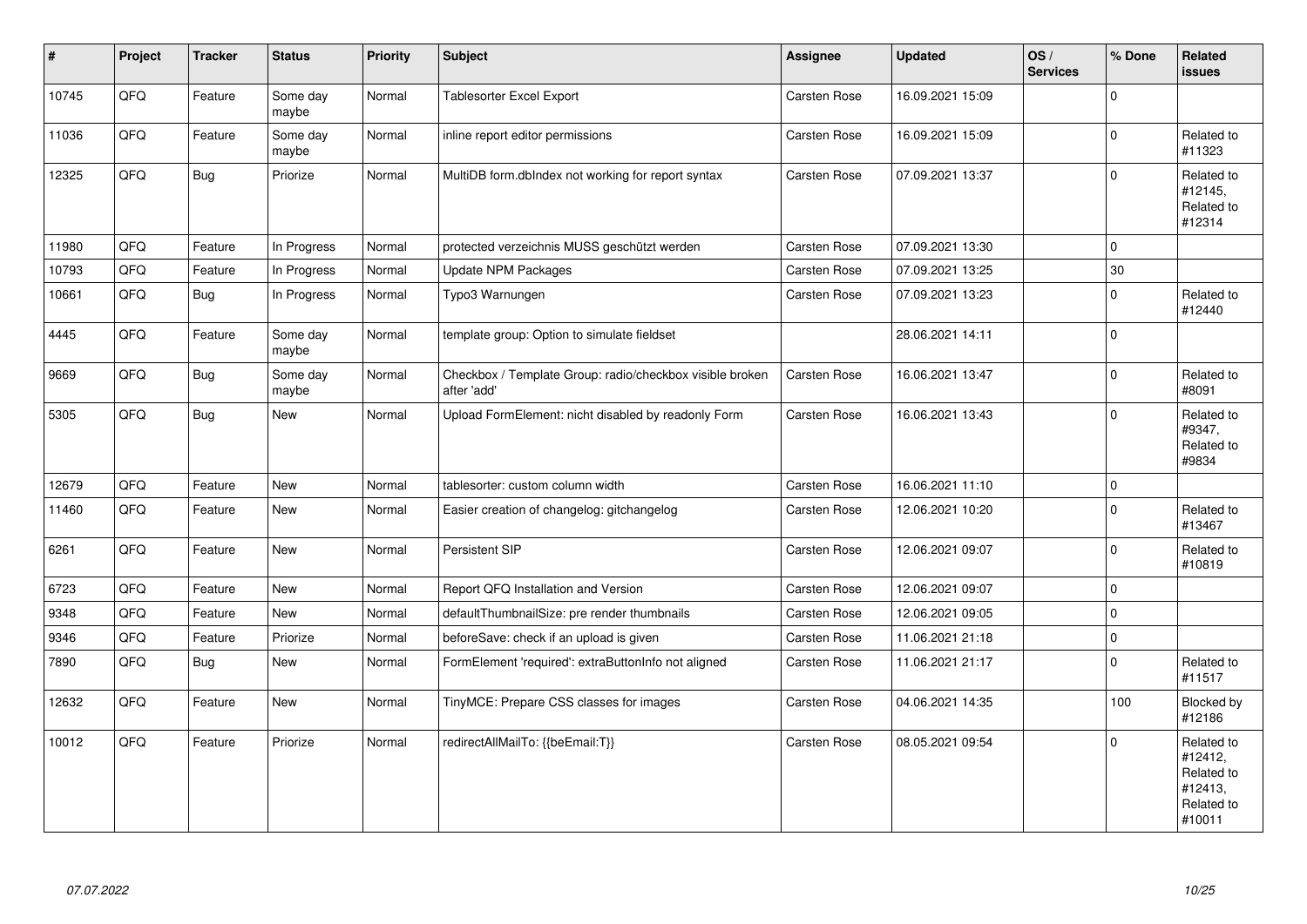| #     | Project | <b>Tracker</b> | <b>Status</b> | <b>Priority</b> | Subject                                                                                                        | <b>Assignee</b>                                        | <b>Updated</b>      | OS/<br><b>Services</b> | % Done      | Related<br><b>issues</b>                      |                      |
|-------|---------|----------------|---------------|-----------------|----------------------------------------------------------------------------------------------------------------|--------------------------------------------------------|---------------------|------------------------|-------------|-----------------------------------------------|----------------------|
| 10011 | QFQ     | Feature        | Priorize      | Normal          | Offer new STORE_TYPO3 Variable 'beUser', 'beEmail'                                                             | Carsten Rose                                           | 08.05.2021 09:51    |                        | $\Omega$    | Related to<br>#10012,<br>Related to<br>#12511 |                      |
| 12412 | QFQ     | Feature        | <b>New</b>    | Normal          | Action/Escape qualifier 'e' (empty), '0': if given, an empty<br>string (or '0') will be treated as 'not found' | Carsten Rose                                           | 08.05.2021 09:40    |                        | $\Omega$    | Related to<br>#12413,<br>Related to<br>#10012 |                      |
| 12439 | QFQ     | Feature        | In Progress   | Normal          | TinyMCE Paste from Word & Character Count/Limit                                                                | Carsten Rose                                           | 05.05.2021 22:15    |                        | $\Omega$    |                                               |                      |
| 9668  | QFQ     | Feature        | Priorize      | Normal          | Form.mode: rename 'hidden' to 'hide'                                                                           | Carsten Rose                                           | 05.05.2021 22:14    |                        | 0           | Related to<br>#6437                           |                      |
| 8044  | QFQ     | Feature        | Priorize      | Normal          | Transaction: a) Form, b) Report                                                                                | Carsten Rose                                           | 05.05.2021 22:14    |                        | 0           | Related to<br>#8043                           |                      |
| 3867  | QFQ     | Feature        | Priorize      | Normal          | Readonly Formular: Template Groups add/delete<br>ausbeldnen                                                    | Carsten Rose                                           | 05.05.2021 22:12    |                        | $\Omega$    |                                               |                      |
| 8963  | QFQ     | Feature        | Priorize      | Normal          | Setting values in a store: flexible way                                                                        | Carsten Rose                                           | 05.05.2021 22:10    |                        | 0           | Related to<br>#8975                           |                      |
| 9394  | QFQ     | Feature        | Priorize      | Normal          | REST: allow for non numerical ids in get requests                                                              | Carsten Rose                                           | 05.05.2021 22:10    |                        | 0           |                                               |                      |
| 11320 | QFQ     | Feature        | Priorize      | Normal          | Typo3 Version 10 support                                                                                       | Carsten Rose                                           | 05.05.2021 22:09    |                        | 0           |                                               |                      |
| 12503 | QFQ     | Feature        | Priorize      | Normal          | Detect dangerous UPDATE statement with missing WHERE                                                           | <b>Carsten Rose</b>                                    | 05.05.2021 22:09    |                        | 0           |                                               |                      |
| 12504 | QFQ     | Feature        | Priorize      | Normal          | sql.log: report fe.id                                                                                          | Carsten Rose                                           | 05.05.2021 22:09    |                        | 0           |                                               |                      |
| 12465 | QFQ     | Feature        | New           | Normal          | QFQ Function: use in FE to fill StoreRecord                                                                    | Carsten Rose                                           | 05.05.2021 21:58    |                        | 0           |                                               |                      |
| 10345 | QFQ     | Feature        | <b>New</b>    | Normal          | Templates - Patterns QFQ Style                                                                                 |                                                        | 03.05.2021 21:01    |                        | 0           | Related to<br>#10713                          |                      |
| 12119 | QFQ     | Feature        | New           | Normal          | AS paged: error message missing if there ist no 'r' argument.                                                  | Carsten Rose                                           | 03.05.2021 20:51    |                        | 0           |                                               |                      |
| 12163 | QFQ     | Feature        | <b>New</b>    | Normal          | Checkbox: table wrap                                                                                           | Carsten Rose                                           | 03.05.2021 20:51    |                        | 0           |                                               |                      |
| 11668 | QFQ     | Bug            | New           | Normal          | Play function.sql - problem with mysql                                                                         | Carsten Rose                                           | 03.05.2021 20:48    |                        | $\Omega$    |                                               |                      |
| 11667 | QFQ     | Bug            | <b>New</b>    | Normal          | MySQL mariadb-server-10.3: Incorrect datetime value                                                            | <b>Carsten Rose</b>                                    | 03.05.2021 20:48    |                        | 0           |                                               |                      |
| 11955 | QFQ     | Feature        | New           | Normal          | subrecord: new title option to set <th> attributes - e.g. to<br/>customize tablesorter options.</th>           | attributes - e.g. to<br>customize tablesorter options. | <b>Carsten Rose</b> | 03.05.2021 20:47       |             | $\mathbf 0$                                   | Related to<br>#11775 |
| 11747 | QFQ     | Feature        | New           | Normal          | Maintenance Page with Redirect                                                                                 | Carsten Rose                                           | 03.05.2021 20:47    |                        | 0           | Related to<br>#11741                          |                      |
| 4194  | QFQ     | Feature        | In Progress   | Normal          | Bootstrap 4 ist jetzt offiziel                                                                                 |                                                        | 03.05.2021 20:47    |                        | $\mathbf 0$ | Related to<br>#10114                          |                      |
| 12400 | QFQ     | Feature        | New           | Normal          | Tutorial ist in QFQ Doku, Wird in der Suche gefunden, es<br>gibt aber kein Menupunkt - Inhalt ueberpruefen     | <b>Carsten Rose</b>                                    | 03.05.2021 20:45    |                        | 0           |                                               |                      |
| 12477 | QFQ     | Feature        | New           | Normal          | Support for refactoring: Form, FormElement, diverse<br>Tabellen/Spalten, tt-content Records                    | Carsten Rose                                           | 03.05.2021 20:45    |                        | 0           |                                               |                      |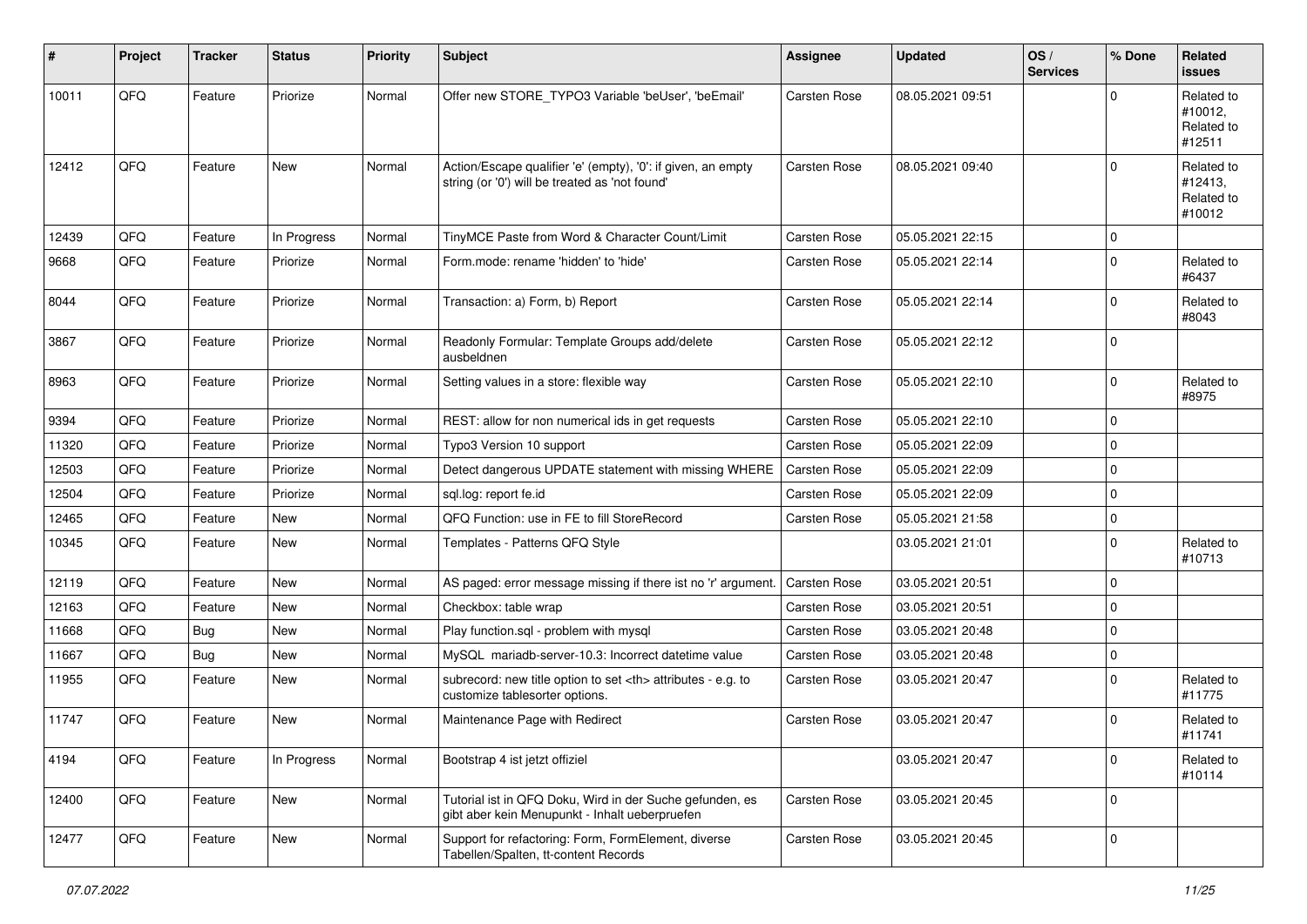| ∦     | Project | <b>Tracker</b> | <b>Status</b>     | <b>Priority</b> | Subject                                                                                              | Assignee            | <b>Updated</b>   | OS/<br><b>Services</b> | % Done      | Related<br>issues                             |
|-------|---------|----------------|-------------------|-----------------|------------------------------------------------------------------------------------------------------|---------------------|------------------|------------------------|-------------|-----------------------------------------------|
| 12413 | QFQ     | Feature        | <b>New</b>        | Normal          | STORE_TYPO3: enhance for {{be_users.email:T}},<br>{{fe users.email:T}}                               | Carsten Rose        | 03.05.2021 20:45 |                        | $\Omega$    | Related to<br>#12412,<br>Related to<br>#10012 |
| 12480 | QFQ     | Feature        | <b>New</b>        | Normal          | If QFQ upgrade is running, block further request                                                     | Carsten Rose        | 03.05.2021 20:45 |                        | $\Omega$    |                                               |
| 12474 | QFQ     | Feature        | New               | Normal          | Check BaseConfigURL if it is given and the the last char is '/'                                      | Carsten Rose        | 03.05.2021 20:45 |                        | $\mathbf 0$ |                                               |
| 12269 | QFQ     | Feature        | <b>New</b>        | Normal          | 2FA - Login                                                                                          | Carsten Rose        | 03.05.2021 20:45 |                        | 0           |                                               |
| 12156 | QFQ     | Feature        | New               | Normal          | Form: Optional disable 'leave page'                                                                  |                     | 03.05.2021 20:45 |                        | $\Omega$    |                                               |
| 12162 | QFQ     | Feature        | <b>New</b>        | Normal          | FE.type=sendmail: personalized mailing (several mails) via<br>template                               | Carsten Rose        | 03.05.2021 20:45 |                        | 0           |                                               |
| 12109 | QFQ     | Feature        | <b>New</b>        | Normal          | Donwload Link: Plain, SIP, Persistent Link, Peristent SIP -<br>new notation                          | Carsten Rose        | 03.05.2021 20:45 |                        | 0           | Related to<br>#12085                          |
| 7278  | QFQ     | Feature        | Some day<br>maybe | Normal          | Form: Wert vordefinieren der immer gesetzt wird                                                      |                     | 02.05.2021 09:27 |                        | $\Omega$    |                                               |
| 12135 | QFQ     | Feature        | New               | Normal          | Subrecord: Notiz                                                                                     |                     | 24.04.2021 16:58 |                        | 0           |                                               |
| 12330 | QFQ     | Feature        | New               | Normal          | Copy to input field / text area / TinyMCE                                                            | Carsten Rose        | 07.04.2021 09:01 |                        | 0           |                                               |
| 10080 | QFQ     | Feature        | New               | Normal          | Popup on 'save' / 'close': configure dialog (answer<br>yes/no/cancle/)                               | Carsten Rose        | 28.03.2021 20:52 |                        | 0           | Is duplicate of<br>#12262                     |
| 11347 | QFQ     | <b>Bug</b>     | Feedback          | Normal          | If Bedingungen funktionieren nicht korrekt                                                           | Christoph Fuchs     | 21.03.2021 20:37 |                        | 0           |                                               |
| 12187 | QFQ     | Bug            | <b>New</b>        | Normal          | Trigger FormAsFile() via Report: probably problem with multi<br>DB setup                             | <b>Carsten Rose</b> | 20.03.2021 21:20 |                        | $\mathbf 0$ |                                               |
| 10714 | QFQ     | Feature        | <b>New</b>        | Normal          | multi Table Form                                                                                     | Carsten Rose        | 16.03.2021 18:44 |                        | 0           |                                               |
| 8217  | QFQ     | Feature        | <b>New</b>        | Normal          | if-elseif-else construct                                                                             | Carsten Rose        | 16.03.2021 18:41 |                        | $\Omega$    | Related to<br>#10716                          |
| 11516 | QFQ     | Feature        | <b>New</b>        | Normal          | Multi Page Form (Previous/Next Buttons)                                                              | Carsten Rose        | 16.03.2021 17:52 |                        | 0           |                                               |
| 12146 | QFQ     | Feature        | New               | Normal          | Autocron Job: Anzeigen wann der naechste Job ausgefuehrt<br>wird, resp das er nicht ausgefuehrt wird | Carsten Rose        | 15.03.2021 15:23 |                        | $\mathbf 0$ |                                               |
| 12133 | QFQ     | Bug            | <b>New</b>        | Normal          | NPM, phpSpreadSheet aktualisieren                                                                    | Carsten Rose        | 15.03.2021 09:04 |                        | 0           |                                               |
| 8187  | QFQ     | Feature        | New               | Normal          | Subrecord: enable/hide new button - make new/edit/delete<br>customizeable.                           | Carsten Rose        | 06.03.2021 18:44 |                        | $\mathbf 0$ | Related to<br>#11326                          |
| 12045 | QFQ     | Bug            | <b>New</b>        | Normal          | templateGroup afterSave FE: Aufruf ohne<br>sqlHonorFormElements funktioniert nicht                   | Carsten Rose        | 18.02.2021 16:33 |                        | $\mathbf 0$ |                                               |
| 12040 | QFQ     | <b>Bug</b>     | New               | Normal          | FE Mode 'hidden' für zwei FEs auf einer Zeile                                                        | Carsten Rose        | 18.02.2021 10:13 |                        | 0           |                                               |
| 12039 | QFQ     | Feature        | New               | Normal          | Missing htmlSpecialChar() in pre processing on form submit                                           |                     | 18.02.2021 00:09 |                        | 0           | Related to<br>#14320                          |
| 12024 | QFQ     | Feature        | New               | Normal          | Excel Export: text columns by default decode<br>htmlspeciachar()                                     | Carsten Rose        | 17.02.2021 23:55 |                        | 0           | Related to<br>#12022                          |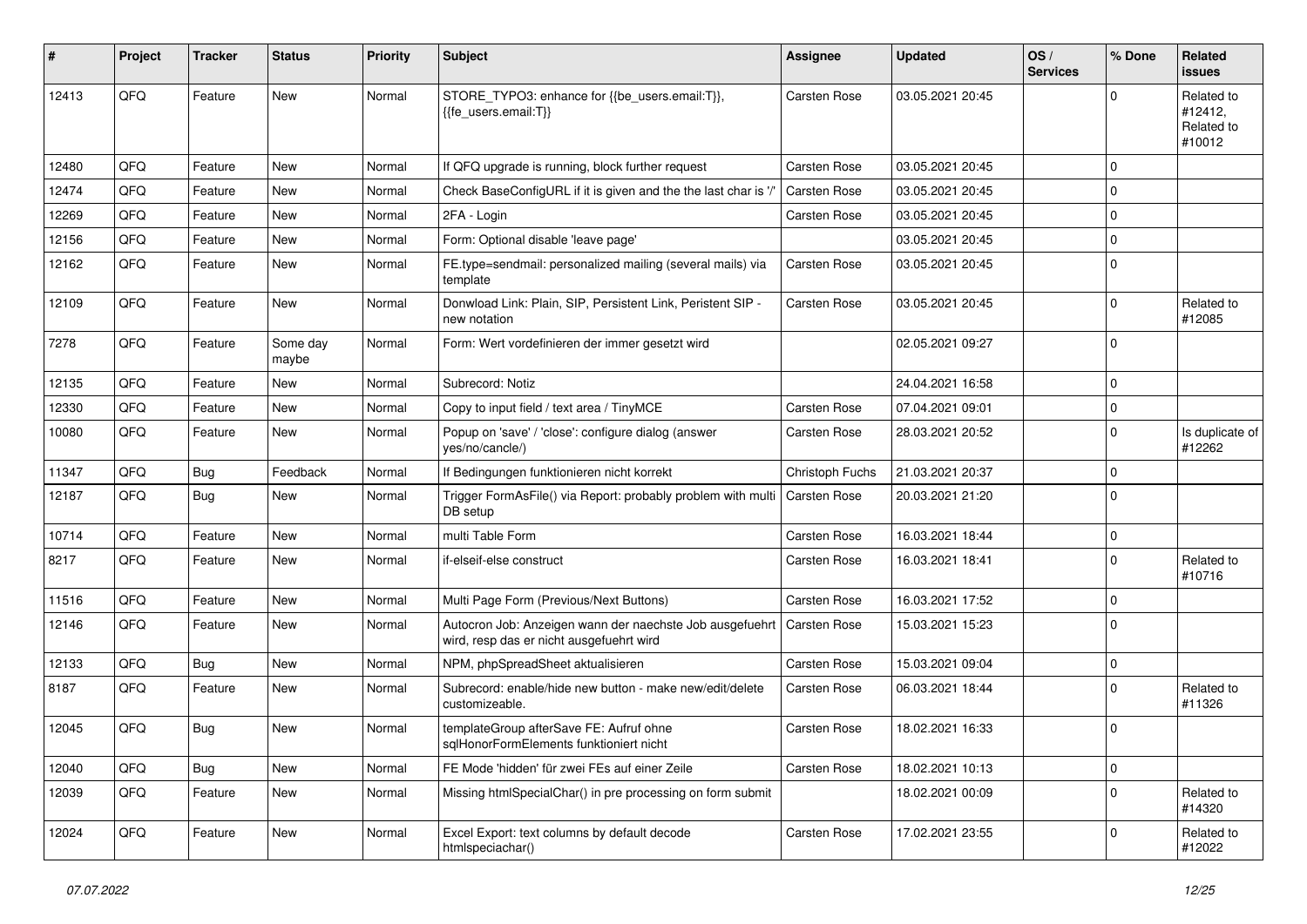| #     | Project | <b>Tracker</b> | <b>Status</b>     | <b>Priority</b> | <b>Subject</b>                                                                  | Assignee            | <b>Updated</b>   | OS/<br><b>Services</b> | % Done      | Related<br>issues                                                    |
|-------|---------|----------------|-------------------|-----------------|---------------------------------------------------------------------------------|---------------------|------------------|------------------------|-------------|----------------------------------------------------------------------|
| 12038 | QFQ     | Feature        | <b>New</b>        | Normal          | a) STORE_VAR: filenameOnlyStripUniq, b) SP:<br>QSTRIPUNIQ()                     |                     | 17.02.2021 23:55 |                        | $\Omega$    |                                                                      |
| 12023 | QFQ     | Feature        | <b>New</b>        | Normal          | MySQL Stored Precdure: QDECODESPECIALCHAR()                                     | Carsten Rose        | 16.02.2021 11:16 |                        | $\mathbf 0$ | Related to<br>#12022                                                 |
| 9958  | QFQ     | <b>Bug</b>     | Priorize          | Normal          | Broken subrecord query: no error message                                        | <b>Carsten Rose</b> | 05.02.2021 15:15 |                        | $\pmb{0}$   |                                                                      |
| 7229  | QFQ     | Feature        | Some day<br>maybe | Normal          | New FormElement.type: Button                                                    |                     | 01.02.2021 12:32 |                        | $\Omega$    |                                                                      |
| 3880  | QFQ     | Feature        | Some day<br>maybe | Normal          | Form 'Form': anlegen einer Tabelle                                              |                     | 14.01.2021 10:12 |                        | $\mathbf 0$ |                                                                      |
| 9281  | QFQ     | Bug            | Some day<br>maybe | Normal          | Allow STRICT_TRANS_TABLES                                                       | Carsten Rose        | 02.01.2021 18:43 |                        | $\mathbf 0$ |                                                                      |
| 9126  | QFQ     | <b>Bug</b>     | Some day<br>maybe | Normal          | hidden Form elements are present in page source                                 |                     | 02.01.2021 18:41 |                        | $\mathbf 0$ |                                                                      |
| 5695  | QFQ     | Feature        | In Progress       | Normal          | Multiform                                                                       | Carsten Rose        | 02.01.2021 18:38 |                        | 0           |                                                                      |
| 11775 | QFQ     | Feature        | <b>New</b>        | Normal          | Subrecord Tooltip pro Feld                                                      | Carsten Rose        | 18.12.2020 15:22 |                        | $\pmb{0}$   | Related to<br>#11955                                                 |
| 11752 | QFQ     | <b>Bug</b>     | New               | Normal          | checkbox renders multiple input elements with same name                         | Carsten Rose        | 17.12.2020 14:58 |                        | $\pmb{0}$   | Related to<br>#11750                                                 |
| 11716 | QFQ     | Feature        | New               | Normal          | Form an beliebiger Stelle im Report anzeigen                                    |                     | 09.12.2020 09:47 |                        | 0           |                                                                      |
| 11715 | QFQ     | Bug            | <b>New</b>        | Normal          | acceptZeroAsRequired and requiredOffButMark do not<br>coincide                  |                     | 08.12.2020 12:13 |                        | $\mathbf 0$ |                                                                      |
| 11695 | QFQ     | Bug            | <b>New</b>        | Normal          | MultiForm required FE Error                                                     | Carsten Rose        | 04.12.2020 13:34 |                        | $\mathbf 0$ |                                                                      |
| 11534 | QFQ     | Feature        | New               | Normal          | Report: Action on selected rows - Table batchprocessing<br>feature              |                     | 18.11.2020 08:15 |                        | $\mathbf 0$ |                                                                      |
| 11535 | QFQ     | Feature        | <b>New</b>        | Normal          | Ability to create SQL columns in frontend QFQ forms                             |                     | 17.11.2020 12:11 |                        | $\mathbf 0$ |                                                                      |
| 11523 | QFQ     | Feature        | New               | Normal          | Mit dynamic Update erkennen, ob Upload gemacht wurde                            | Carsten Rose        | 13.11.2020 15:07 |                        | $\pmb{0}$   | Related to<br>#9533                                                  |
| 11522 | QFQ     | Bug            | <b>New</b>        | Normal          | Aus/Einblenden von Reitern                                                      |                     | 13.11.2020 14:58 |                        | $\mathbf 0$ |                                                                      |
| 10704 | QFQ     | <b>Bug</b>     | New               | Normal          | wkhtml problem rendering fullCalendar.js / fabric.js >><br>successor: puppeteer | Carsten Rose        | 12.11.2020 23:45 |                        | $\Omega$    | Related to<br>#5024,<br>Related to<br>#4650,<br>Related to<br>#10715 |
| 10588 | QFQ     | Bug            | New               | Normal          | typeahed Tag: Doku anpassen                                                     | Carsten Rose        | 12.11.2020 23:45 |                        | $\Omega$    |                                                                      |
| 10937 | QFQ     | Bug            | <b>New</b>        | Normal          | Fehler mit abhängigen Select- Feldern beim Positionieren                        | <b>Carsten Rose</b> | 12.11.2020 23:45 |                        | $\pmb{0}$   |                                                                      |
| 10759 | QFQ     | <b>Bug</b>     | <b>New</b>        | Normal          | emptyMeansNull - Feld falsch aktualisiert                                       |                     | 12.11.2020 23:45 |                        | 0           |                                                                      |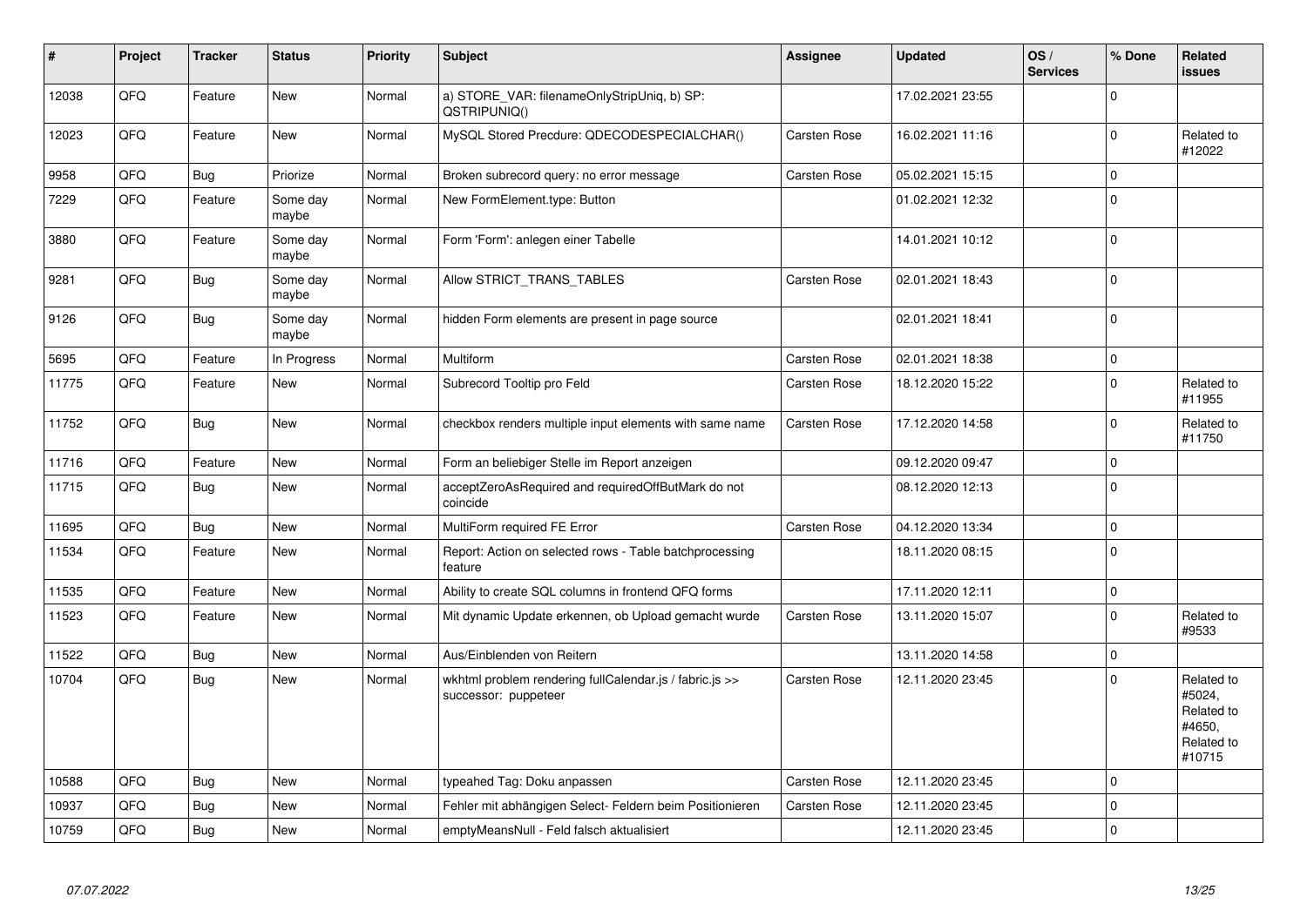| #     | Project | <b>Tracker</b> | <b>Status</b>     | <b>Priority</b> | <b>Subject</b>                                                                                     | <b>Assignee</b>     | <b>Updated</b>   | OS/<br><b>Services</b> | % Done      | Related<br>issues    |
|-------|---------|----------------|-------------------|-----------------|----------------------------------------------------------------------------------------------------|---------------------|------------------|------------------------|-------------|----------------------|
| 11504 | QFQ     | Feature        | <b>New</b>        | Normal          | Dynamic Update: Button text update for 'Save',' Close' &<br>'Delete'                               | Carsten Rose        | 12.11.2020 23:44 |                        | $\Omega$    |                      |
| 11239 | QFQ     | <b>Bug</b>     | New               | Normal          | Radiobutton (plain): horizontales Rendern abhängig vom<br>Datentyp in der Datenbank                | Carsten Rose        | 30.09.2020 18:37 |                        | $\mathbf 0$ |                      |
| 11076 | QFQ     | Feature        | In Progress       | Normal          | SELECT  AS _websocket                                                                              | Carsten Rose        | 30.08.2020 17:49 |                        | $\mathbf 0$ | Related to<br>#13354 |
| 11080 | QFQ     | Feature        | <b>New</b>        | Normal          | Send MQTT messages                                                                                 | Carsten Rose        | 29.08.2020 19:49 |                        | 0           |                      |
| 10996 | QFQ     | Feature        | New               | Normal          | Download video via sip: no seek                                                                    | Carsten Rose        | 12.08.2020 14:18 |                        | $\Omega$    |                      |
| 10976 | QFQ     | Feature        | <b>New</b>        | Normal          | Excel Export Verbesserungen                                                                        | Carsten Rose        | 06.08.2020 10:56 |                        | $\mathbf 0$ |                      |
| 10890 | QFQ     | <b>Bug</b>     | <b>New</b>        | Normal          | AutoCron hangs                                                                                     |                     | 20.07.2020 13:56 |                        | 0           |                      |
| 10874 | QFQ     | Feature        | New               | Normal          | Erstellen eines Foreign Keys in der Tabelle "FormElement"                                          |                     | 13.07.2020 10:11 |                        | 0           |                      |
| 10819 | QFQ     | Feature        | <b>New</b>        | Normal          | Persistent SIP - second try                                                                        | Carsten Rose        | 29.06.2020 23:02 |                        | 0           | Related to<br>#6261  |
| 10763 | QFQ     | Feature        | New               | Normal          | form accessed and submitted despite logout?                                                        |                     | 16.06.2020 11:43 |                        | $\mathbf 0$ |                      |
| 3432  | QFQ     | Feature        | New               | Normal          | subrecord: dynamicUpdate                                                                           | Carsten Rose        | 11.06.2020 21:10 |                        | 0           | Related to<br>#5691  |
| 10738 | QFQ     | Feature        | Some day<br>maybe | Normal          | CORS headers for external API requests                                                             |                     | 10.06.2020 14:00 |                        | $\Omega$    |                      |
| 10005 | QFQ     | Feature        | Priorize          | Normal          | Report / special column name:  AS _calendar                                                        | Carsten Rose        | 03.06.2020 17:28 |                        | $\mathbf 0$ |                      |
| 10658 | QFQ     | Bug            | <b>New</b>        | Normal          | processReadOnly broken                                                                             | <b>Carsten Rose</b> | 27.05.2020 17:55 |                        | 0           |                      |
| 5345  | QFQ     | Feature        | <b>New</b>        | Normal          | Report: UPDATE / INSERT / DELETE statements should<br>trigger subqueries, depending on the result. | Carsten Rose        | 27.05.2020 16:11 |                        | $\Omega$    |                      |
| 10593 | QFQ     | Feature        | <b>New</b>        | Normal          | label2: text behind input element                                                                  | Carsten Rose        | 16.05.2020 10:57 |                        | 0           |                      |
| 5559  | QFQ     | <b>Bug</b>     | New               | Normal          | FE.type = Upload: 'accept' might contain variables                                                 | Carsten Rose        | 11.05.2020 21:23 |                        | $\Omega$    |                      |
| 10443 | QFQ     | Feature        | In Progress       | Normal          | Konzept_api / _live                                                                                | Carsten Rose        | 07.05.2020 09:39 |                        | $\mathbf 0$ |                      |
| 10384 | QFQ     | Feature        | <b>New</b>        | Normal          | Parameter Exchange QFQ Instances                                                                   |                     | 07.05.2020 09:38 |                        | 0           |                      |
| 10322 | QFQ     | <b>Bug</b>     | New               | Normal          | FormElement / Radio: missing column 'enum' >> FE not<br>reported                                   | Carsten Rose        | 07.05.2020 09:37 |                        | $\Omega$    |                      |
| 10124 | QFQ     | Feature        | Feedback          | Normal          | qfq AAI-Login                                                                                      | Karin Niffeler      | 07.05.2020 09:36 |                        | $\mathbf 0$ |                      |
| 10119 | QFQ     | Feature        | New               | Normal          | Dropdown (selectlist) & TypeAhead: format and catagorize<br>list                                   | Carsten Rose        | 07.05.2020 09:36 |                        | $\mathbf 0$ |                      |
| 10082 | QFQ     | Bug            | New               | Normal          | FE.type=SELECT - 'sanatize' Class                                                                  | Carsten Rose        | 07.05.2020 09:36 |                        | 0           | Related to<br>#10081 |
| 4050  | QFQ     | Feature        | New               | Normal          | sql.log: 1) FormElement ID which causes a specific action,<br>2) Result in the same row.           | Carsten Rose        | 15.04.2020 11:35 |                        | $\mathbf 0$ | Related to<br>#5458  |
| 10324 | QFQ     | Bug            | New               | Normal          | Excel Export mit Template funktioniert nur, wenn Template<br>vor uid kommt                         |                     | 30.03.2020 11:20 |                        | $\mathbf 0$ | Related to<br>#10257 |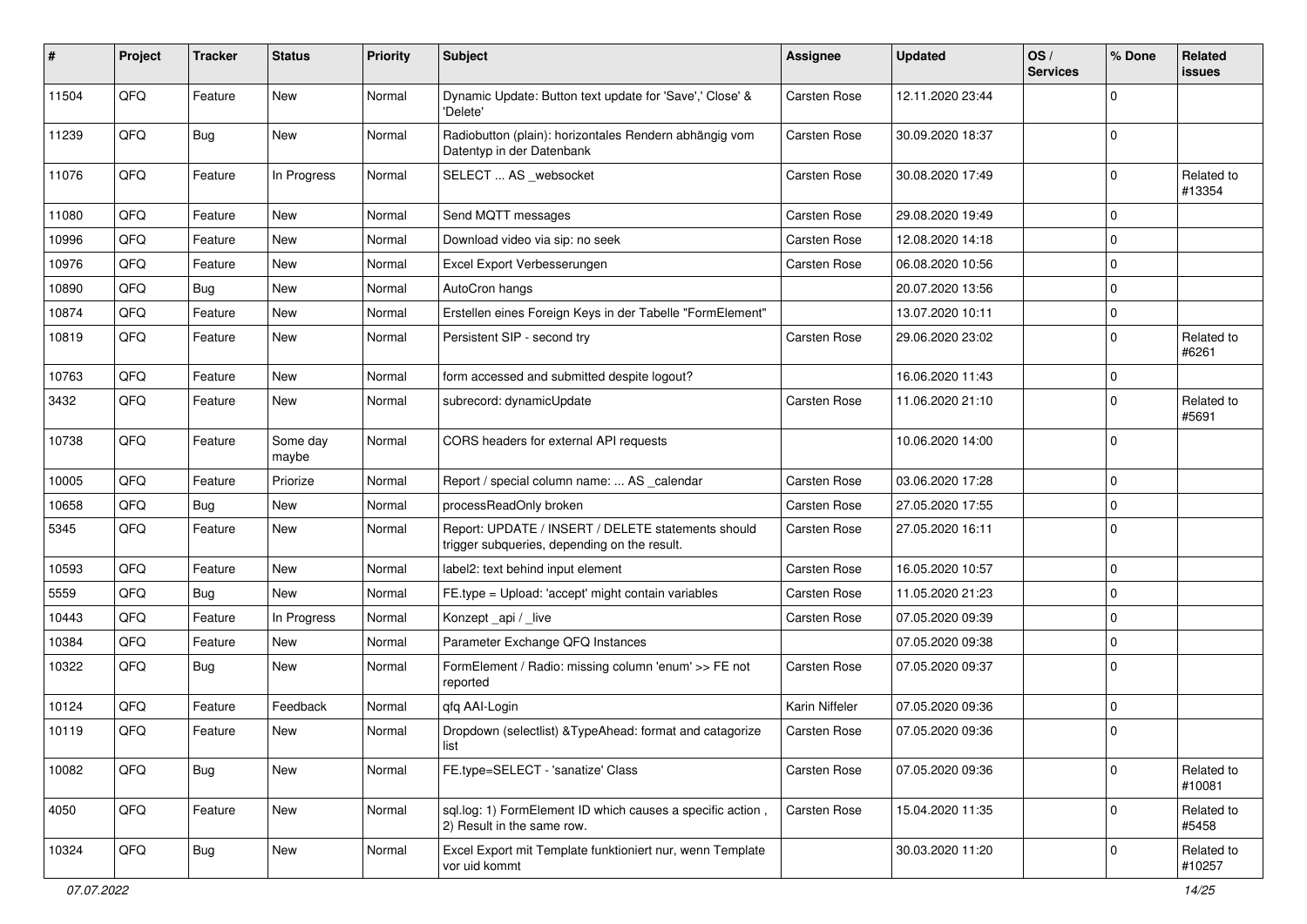| ∦     | Project | <b>Tracker</b> | <b>Status</b>     | <b>Priority</b> | <b>Subject</b>                                                                 | <b>Assignee</b>     | <b>Updated</b>   | OS/<br><b>Services</b> | % Done       | Related<br>issues                                                    |
|-------|---------|----------------|-------------------|-----------------|--------------------------------------------------------------------------------|---------------------|------------------|------------------------|--------------|----------------------------------------------------------------------|
| 10115 | QFQ     | Feature        | <b>New</b>        | Normal          | TypeAhead: static list                                                         | Carsten Rose        | 26.02.2020 16:42 |                        | 100          |                                                                      |
| 10003 | QFQ     | Feature        | Priorize          | Normal          | fieldset: stronger visualize group                                             | Benjamin Baer       | 12.02.2020 08:13 |                        | $\mathbf 0$  |                                                                      |
| 10015 | QFQ     | Feature        | Priorize          | Normal          | Monospace in Textarea                                                          | Carsten Rose        | 03.02.2020 13:40 |                        | $\Omega$     |                                                                      |
| 9707  | QFQ     | Feature        | New               | Normal          | SIP security: encode pageld and check pageld on decode                         | Carsten Rose        | 01.02.2020 23:22 |                        | 0            |                                                                      |
| 9811  | QFQ     | Feature        | New               | Normal          | Report: tag every n'th row                                                     | <b>Carsten Rose</b> | 01.02.2020 23:22 |                        | 0            |                                                                      |
| 9706  | QFQ     | Feature        | New               | Normal          | Multi File Upload (hidden template group)                                      | Carsten Rose        | 01.02.2020 23:22 |                        | $\Omega$     | Related to<br>#7521,<br>Related to<br>#5562,<br>Related to<br>#13330 |
| 9783  | QFQ     | Bug            | <b>New</b>        | Normal          | Email with special characters                                                  | <b>Carsten Rose</b> | 01.02.2020 23:22 |                        | 0            |                                                                      |
| 9691  | QFQ     | Bug            | In Progress       | Normal          | Checkbox: dynamic update > readonly                                            | <b>Carsten Rose</b> | 01.02.2020 23:22 |                        | 50           | Related to<br>#9834                                                  |
| 9781  | QFQ     | Feature        | New               | Normal          | Button: CSS class to make buttons smaller                                      | Carsten Rose        | 01.02.2020 23:22 |                        | 0            |                                                                      |
| 9537  | QFQ     | Feature        | New               | Normal          | FormEditor: Edit fieldset in FrontEnd                                          | Carsten Rose        | 01.02.2020 23:22 |                        | 0            |                                                                      |
| 9533  | QFQ     | Bug            | New               | Normal          | FE.type=upload: Check in 'beforeSave' if upload is given                       | Carsten Rose        | 01.02.2020 23:22 |                        | $\Omega$     | Related to<br>#11523                                                 |
| 9352  | QFQ     | Feature        | <b>New</b>        | Normal          | FE 'Native' fire slaveld, sqlAfter, sqlIns                                     | <b>Carsten Rose</b> | 01.02.2020 23:22 |                        | 0            |                                                                      |
| 9208  | QFQ     | Feature        | <b>New</b>        | Normal          | Manage 'recent' records                                                        | <b>Carsten Rose</b> | 01.02.2020 23:22 |                        | 0            |                                                                      |
| 9317  | QFQ     | Bug            | New               | Normal          | FE.type=note: with dynamic show/hidden an empty label<br>causes trouble        | <b>Carsten Rose</b> | 01.02.2020 23:22 |                        | $\mathbf 0$  |                                                                      |
| 9177  | QFQ     | <b>Bug</b>     | <b>New</b>        | Normal          | Bug? QFQ tries to save an action FE, which has real<br>existing column name    | <b>Carsten Rose</b> | 01.02.2020 23:22 |                        | $\mathbf{0}$ |                                                                      |
| 9275  | QFQ     | Bug            | New               | Normal          | autcron: t3 page, which takes to long to respond, is not<br>reported properly  | <b>Carsten Rose</b> | 01.02.2020 23:22 |                        | 100          |                                                                      |
| 9130  | QFQ     | Feature        | Some day<br>maybe | Normal          | tablesorter: Automatic Row numbering / Zeilenummer                             | Benjamin Baer       | 01.02.2020 23:22 |                        | 0            |                                                                      |
| 9129  | QFQ     | Feature        | <b>New</b>        | Normal          | sqlValidate: Message as notification, not as error                             | Carsten Rose        | 01.02.2020 23:22 |                        | 0            | Related to<br>#9128                                                  |
| 8975  | QFQ     | Feature        | <b>New</b>        | Normal          | Report Notation: 2.0                                                           | <b>Carsten Rose</b> | 01.02.2020 23:22 |                        | $\Omega$     | Related to<br>#8963                                                  |
| 9128  | QFQ     | Feature        | New               | Normal          | Error Message: not replaced variables- a) replace back to<br>{{', b) underline | Carsten Rose        | 01.02.2020 23:22 |                        | $\mathbf 0$  | Related to<br>#9129                                                  |
| 9127  | QFQ     | <b>Bug</b>     | New               | Normal          | Error Message: change 'roll over' color - text not readable                    | Carsten Rose        | 01.02.2020 23:22 |                        | $\mathbf 0$  |                                                                      |
| 8806  | QFQ     | Feature        | New               | Normal          | SQL Function nl2br                                                             | Carsten Rose        | 01.02.2020 23:22 |                        | $\pmb{0}$    |                                                                      |
| 7924  | QFQ     | Feature        | New               | Normal          | Radio/Checkbox with Tooltip                                                    | Carsten Rose        | 01.02.2020 23:22 |                        | $\pmb{0}$    |                                                                      |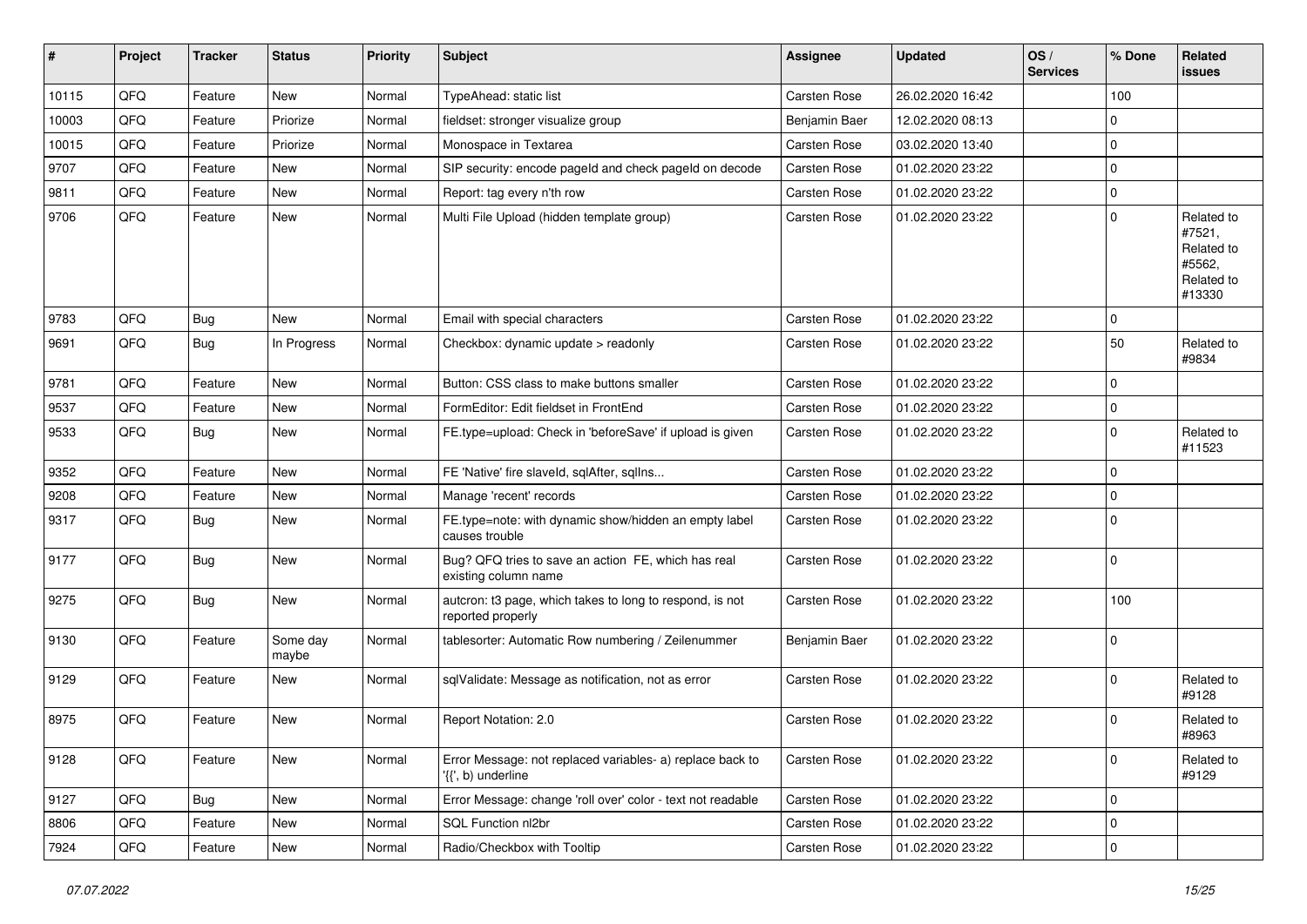| #    | Project | <b>Tracker</b> | <b>Status</b> | <b>Priority</b> | Subject                                                                                                | <b>Assignee</b>     | <b>Updated</b>   | OS/<br><b>Services</b> | % Done      | Related<br><b>issues</b> |
|------|---------|----------------|---------------|-----------------|--------------------------------------------------------------------------------------------------------|---------------------|------------------|------------------------|-------------|--------------------------|
| 8336 | QFQ     | Feature        | New           | Normal          | Form > modified > Close New: a) Optional disable popup, b)<br>custom text, c) mode on save: close stay | Carsten Rose        | 01.02.2020 23:22 |                        | 0           | Related to<br>#8335      |
| 8049 | QFQ     | Bug            | New           | Normal          | FE.type=note, column 'value': text moves some pixel to top<br>after save                               | Carsten Rose        | 01.02.2020 23:22 |                        | $\Omega$    |                          |
| 8719 | QFQ     | Feature        | New           | Normal          | extraButtonLock: add support for 0/1                                                                   | Carsten Rose        | 01.02.2020 23:22 |                        | 0           |                          |
| 8089 | QFQ     | Feature        | New           | Normal          | Copy/Paste for FormElements                                                                            | Carsten Rose        | 01.02.2020 23:22 |                        | $\Omega$    |                          |
| 7519 | QFQ     | Feature        | New           | Normal          | Select: Multi                                                                                          | <b>Carsten Rose</b> | 01.02.2020 23:22 |                        | 0           |                          |
| 7730 | QFQ     | Feature        | Priorize      | Normal          | SELECT Box: title in between                                                                           | Benjamin Baer       | 01.02.2020 23:22 |                        | 0           |                          |
| 7795 | QFQ     | Bug            | New           | Normal          | Readonly Form: Typeahead-Felder                                                                        | Carsten Rose        | 01.02.2020 23:22 |                        | 0           | Related to<br>#10640     |
| 7513 | QFQ     | Bug            | <b>New</b>    | Normal          | Radios not correct aligned                                                                             | Carsten Rose        | 01.02.2020 23:22 |                        | 0           |                          |
| 7520 | QFQ     | Feature        | <b>New</b>    | Normal          | QR Code:  AS _qr ( AS _link)                                                                           | <b>Carsten Rose</b> | 01.02.2020 23:22 |                        | $\Omega$    |                          |
| 7524 | QFQ     | <b>Bug</b>     | New           | Normal          | QFQ throws a 'General Error' if 'fileadmin/protected/log/' is<br>not writeable                         | Carsten Rose        | 01.02.2020 23:22 |                        | 0           |                          |
| 7685 | QFQ     | Bug            | New           | Normal          | Open FormElement from QFQ error message and save<br>modified record: error about missing {{formId:F}}  | Carsten Rose        | 01.02.2020 23:22 |                        | 0           |                          |
| 7812 | QFQ     | Feature        | New           | Normal          | FE 'Subrecord' - new option 'subrecordShowFilter',<br>'subrecordPaging'                                | Carsten Rose        | 01.02.2020 23:22 |                        | 0           |                          |
| 7547 | QFQ     | Bug            | <b>New</b>    | Normal          | Error Message in afterSave: wrong parameter column<br>reported                                         | Carsten Rose        | 01.02.2020 23:22 |                        | $\Omega$    |                          |
| 7512 | QFQ     | Bug            | <b>New</b>    | Normal          | FE: inputType=number >> 'pattern' is not respected                                                     | <b>Carsten Rose</b> | 01.02.2020 23:22 |                        | 0           |                          |
| 6250 | QFQ     | Feature        | In Progress   | Normal          | Enhance layout: a) Subrecord, b) Subrecord-Title                                                       | <b>Carsten Rose</b> | 01.02.2020 23:22 |                        | $\Omega$    | Related to<br>#5391      |
| 7109 | QFQ     | Feature        | New           | Normal          | Dynamic Updates: row/element hide                                                                      | Carsten Rose        | 01.02.2020 23:22 |                        | $\mathbf 0$ | Has duplicate<br>#4081   |
| 7002 | QFQ     | Bug            | New           | Normal          | Dynamic Update: row does not disappear / appear                                                        | Carsten Rose        | 01.02.2020 23:22 |                        | 0           |                          |
| 4082 | QFQ     | Feature        | <b>New</b>    | Normal          | Dynamic Update: modeSql - useful default                                                               | Carsten Rose        | 01.02.2020 23:22 |                        | 0           |                          |
| 7521 | QFQ     | Feature        | New           | Normal          | TemplateGroup: fe.type=upload                                                                          | Carsten Rose        | 01.02.2020 23:21 |                        | 0           | Related to<br>#9706      |
| 7574 | QFQ     | Bug            | New           | Normal          | Substitute error: form element not reported / dont parse<br>Form.note                                  | Carsten Rose        | 01.02.2020 23:21 |                        | 0           |                          |
| 7683 | QFQ     | Feature        | New           | Normal          | Special column names in '{{ SELECT  AS _link }}' should<br>be detected                                 | Carsten Rose        | 01.02.2020 23:21 |                        | 0           |                          |
| 7681 | QFQ     | Feature        | New           | Normal          | Optional switch off 'check for modified record'                                                        | Carsten Rose        | 01.02.2020 23:21 |                        | 0           |                          |
| 9602 | QFQ     | Feature        | New           | Normal          | Form definition as JSON                                                                                | Carsten Rose        | 01.02.2020 23:21 |                        | 0           | Related to<br>#9600      |
| 7175 | QFG     | Feature        | New           | Normal          | Upload: md5 hash as filename                                                                           | Carsten Rose        | 01.02.2020 23:21 |                        | 0           |                          |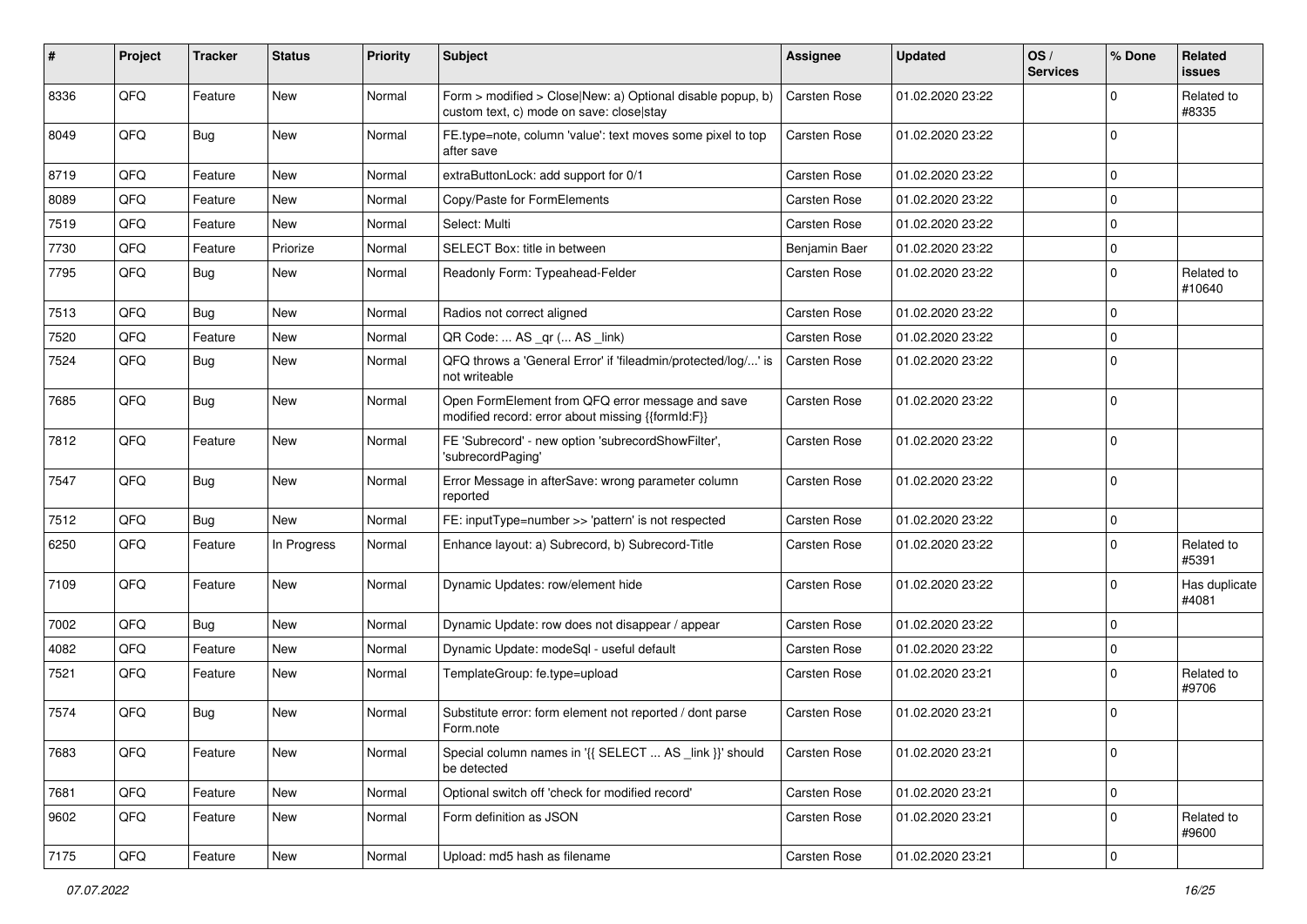| #    | Project | <b>Tracker</b> | <b>Status</b>     | <b>Priority</b> | <b>Subject</b>                                                                                                             | <b>Assignee</b> | <b>Updated</b>   | OS/<br><b>Services</b> | % Done      | Related<br>issues                           |
|------|---------|----------------|-------------------|-----------------|----------------------------------------------------------------------------------------------------------------------------|-----------------|------------------|------------------------|-------------|---------------------------------------------|
| 7219 | QFQ     | <b>Bug</b>     | <b>New</b>        | Normal          | typeSheadSql / typeAheadSqlPrefetch: change to curly<br>braces                                                             | Carsten Rose    | 01.02.2020 23:21 |                        | $\Omega$    |                                             |
| 7239 | QFQ     | Feature        | <b>New</b>        | Normal          | TinyMCE: html tag whitelist                                                                                                | Carsten Rose    | 01.02.2020 23:21 |                        | $\Omega$    | Related to<br>#14320                        |
| 7261 | QFQ     | <b>Bug</b>     | <b>New</b>        | Normal          | Report pathFilename for user without path, only the filename                                                               | Carsten Rose    | 01.02.2020 23:21 |                        | $\Omega$    |                                             |
| 7280 | QFQ     | Feature        | <b>New</b>        | Normal          | recently used table                                                                                                        | Carsten Rose    | 01.02.2020 23:21 |                        | 0           |                                             |
| 7481 | QFQ     | Feature        | <b>New</b>        | Normal          | Detect 'BaseUrl' automatically                                                                                             | Carsten Rose    | 01.02.2020 23:21 |                        | $\Omega$    |                                             |
| 7342 | QFQ     | Feature        | New               | Normal          | add content = hide this                                                                                                    | Carsten Rose    | 01.02.2020 23:21 |                        | $\mathbf 0$ |                                             |
| 6855 | QFQ     | Feature        | New               | Normal          | With {{feUser:U}}!={{feUser:T}}: Save / Delete: only possible<br>with {{feUserSave:U}}='yes' and '{{feUserDelete:U}}='yes' | Carsten Rose    | 01.02.2020 23:21 |                        | $\Omega$    |                                             |
| 7119 | QFQ     | Feature        | New               | Normal          | Upload: scaleDownWidth, scaleDownHeight                                                                                    | Carsten Rose    | 01.02.2020 23:21 |                        | 0           |                                             |
| 6970 | QFQ     | Feature        | Some day<br>maybe | Normal          | tablesorter: default fuer 'sortReset' aendern von 'Ctrl' zu 'Alt'                                                          | Benjamin Baer   | 01.02.2020 23:21 |                        | $\Omega$    |                                             |
| 7014 | QFQ     | Bug            | New               | Normal          | Sending invalid emails succeeds when<br>debug.redirectAllMailTo is set                                                     | Carsten Rose    | 01.02.2020 23:21 |                        | $\Omega$    |                                             |
| 7099 | QFQ     | Feature        | <b>New</b>        | Normal          | Redesign FormEditor                                                                                                        | Carsten Rose    | 01.02.2020 23:21 |                        | $\Omega$    |                                             |
| 6972 | QFQ     | Feature        | Some day<br>maybe | Normal          | Fabric Clipboard / cross browser tab                                                                                       | Benjamin Baer   | 01.02.2020 23:21 |                        | $\Omega$    |                                             |
| 6912 | QFQ     | Bug            | <b>New</b>        | Normal          | error Message Var 'deadline' already set in SIP - in Form<br>with FE.value={{deadline:R:::{{deadlinePeriod:Y}}}}           | Carsten Rose    | 01.02.2020 23:21 |                        | $\Omega$    |                                             |
| 7102 | QFQ     | Feature        | <b>New</b>        | Normal          | Comment sign in report: '#' and '--'                                                                                       | Carsten Rose    | 01.02.2020 23:21 |                        | 0           |                                             |
| 6765 | QFQ     | Feature        | <b>New</b>        | Normal          | Moeglichkeit via QFQ eigene Logs zu schreiben                                                                              | Carsten Rose    | 01.02.2020 23:21 |                        | $\Omega$    |                                             |
| 6609 | QFQ     | Feature        | <b>New</b>        | Normal          | Formlet: JSON API erweitern                                                                                                | Carsten Rose    | 01.02.2020 23:21 |                        | 50          |                                             |
| 6594 | QFQ     | Feature        | New               | Normal          | Excel: on download, check if there is a valid sip                                                                          | Carsten Rose    | 01.02.2020 23:21 |                        | 0           |                                             |
| 6677 | QFQ     | Bug            | New               | Normal          | Error message FE Action Element: no/wrong FE reference<br>who cause the problem.                                           | Carsten Rose    | 01.02.2020 23:21 |                        | $\Omega$    |                                             |
| 6483 | QFQ     | Bug            | <b>New</b>        | Normal          | R Store funktioniert nicht bei 'Report Notation' im FE                                                                     | Carsten Rose    | 01.02.2020 23:21 |                        | $\Omega$    |                                             |
| 6437 | QFQ     | Feature        | New               | Normal          | Neuer Mode Button bei FormElementen                                                                                        | Carsten Rose    | 01.02.2020 23:21 |                        | $\Omega$    | Related to<br>#9668,<br>Blocked by<br>#9678 |
| 6289 | QFQ     | Feature        | New               | Normal          | Form: Log                                                                                                                  | Carsten Rose    | 01.02.2020 23:21 |                        | 0           |                                             |
| 6462 | QFQ     | <b>Bug</b>     | <b>New</b>        | Normal          | File Upload: Nutzlose Fehlermeldung wenn Datei zu gross                                                                    | Carsten Rose    | 01.02.2020 23:21 |                        | $\Omega$    | Related to<br>#6139                         |
| 6292 | QFQ     | Feature        | New               | Normal          | Download: File speichern mit Hash aber original Filename in<br>der Datenbank vermerken fuer Downloads                      | Carsten Rose    | 01.02.2020 23:21 |                        | $\Omega$    |                                             |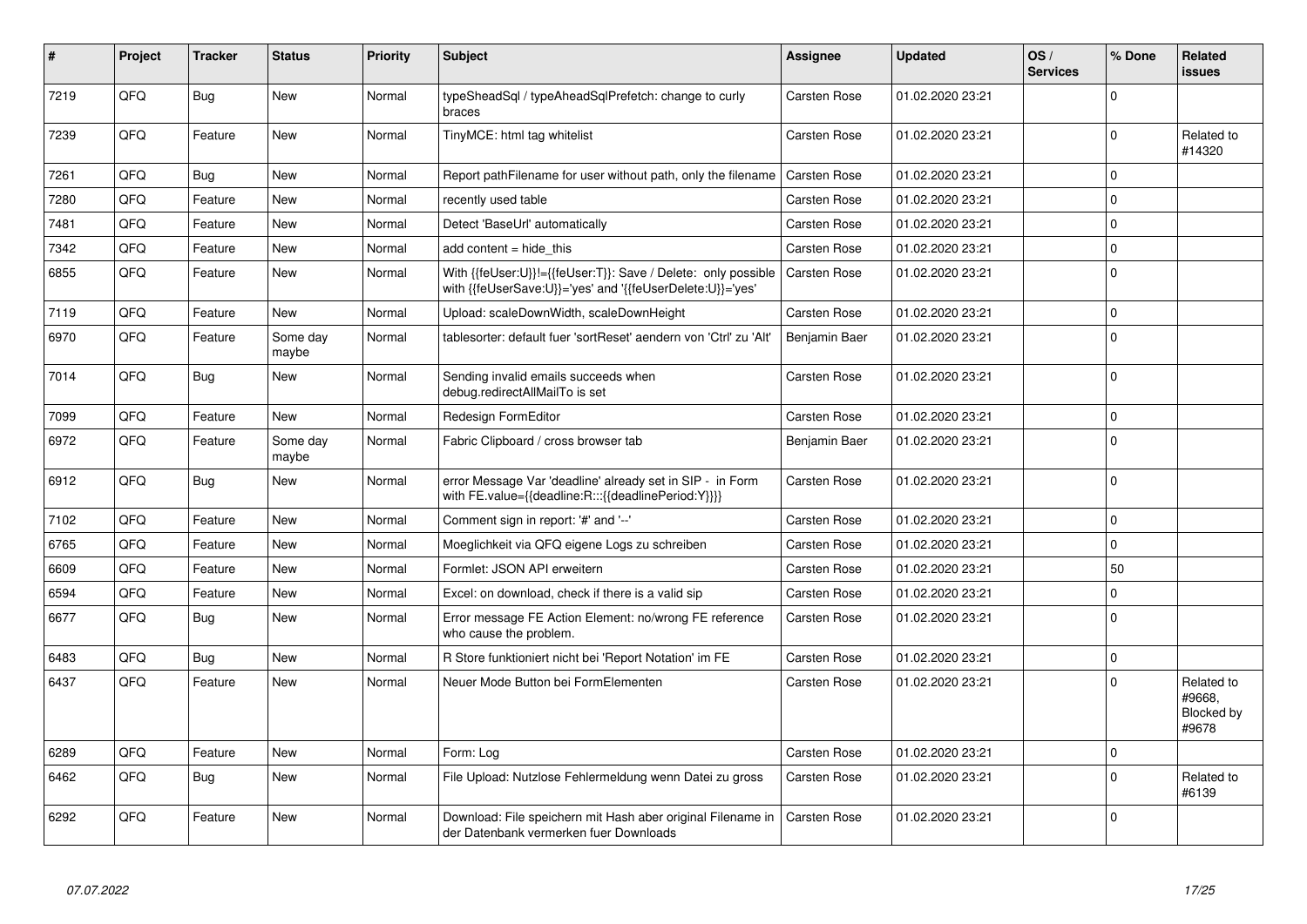| #    | Project | <b>Tracker</b> | <b>Status</b>     | <b>Priority</b> | <b>Subject</b>                                                                        | Assignee            | <b>Updated</b>   | OS/<br><b>Services</b> | % Done         | Related<br><b>issues</b>                       |
|------|---------|----------------|-------------------|-----------------|---------------------------------------------------------------------------------------|---------------------|------------------|------------------------|----------------|------------------------------------------------|
| 4250 | QFQ     | Feature        | <b>New</b>        | Normal          | AutoCron in QFQ via PHP                                                               | Carsten Rose        | 01.02.2020 23:21 |                        | $\Omega$       | Related to<br>#3292.<br>Related to<br>#3291    |
| 5131 | QFQ     | Feature        | <b>New</b>        | Normal          | Activate Spin Gear ('wait/busy' indicator) via LINK attribute                         | <b>Carsten Rose</b> | 01.02.2020 23:21 |                        | $\pmb{0}$      |                                                |
| 5576 | QFQ     | Bug            | <b>New</b>        | Normal          | Using MySQL 'DROP' requires privilege - wich is not really<br>necessary.              | Carsten Rose        | 01.02.2020 23:21 |                        | $\overline{0}$ |                                                |
| 3504 | QFQ     | Feature        | <b>New</b>        | Normal          | Logging: welche Action FEs werden wann wie ausgefuehrt                                | <b>Carsten Rose</b> | 01.02.2020 23:21 |                        | $\mathbf 0$    | Related to<br>#5458,<br>Related to<br>#4092    |
| 3547 | QFQ     | <b>Bug</b>     | <b>New</b>        | Normal          | FE of type 'note' causes writing of empty fields.                                     | <b>Carsten Rose</b> | 01.02.2020 23:21 |                        | $\mathbf 0$    |                                                |
| 5452 | QFQ     | Feature        | Some day<br>maybe | Normal          | Thumbnails from PDF: bad quality                                                      |                     | 01.02.2020 23:20 |                        | $\Omega$       |                                                |
| 4771 | QFQ     | <b>Bug</b>     | Some day<br>maybe | Normal          | qfq: select-down-values empty after save (edit-form for<br>program administrators)    | Carsten Rose        | 01.02.2020 23:20 |                        | $\Omega$       | Related to<br>#4549, Has<br>duplicate<br>#4282 |
| 5480 | QFQ     | Feature        | Some day<br>maybe | Normal          | QFQ: Dokumentation mit Screenshots versehen                                           | Carsten Rose        | 01.02.2020 23:20 |                        | $\mathbf 0$    | Related to<br>#9879                            |
| 5892 | QFQ     | Feature        | Some day<br>maybe | Normal          | QFQ should use T3 API to manipulate FE GROUP<br>membership                            |                     | 01.02.2020 23:20 |                        | $\Omega$       |                                                |
| 4719 | QFQ     | Feature        | Some day<br>maybe | Normal          | Custom Message in Client in case of 'Browser tab close,<br>modification will be lost' |                     | 01.02.2020 23:20 |                        | 0              |                                                |
| 4549 | QFQ     | <b>Bug</b>     | Some day<br>maybe | Normal          | TemplateGroups: FE.type SELECT loose selected value<br>after save                     | Carsten Rose        | 01.02.2020 23:20 |                        | $\Omega$       | Related to<br>#4548.<br>Related to<br>#4771    |
| 4551 | QFQ     | Feature        | Some day<br>maybe | Normal          | Set 'pills' via dynamicUpdate to show/hide/disabled                                   |                     | 01.02.2020 23:20 |                        | $\Omega$       | Related to<br>#3752                            |
| 4640 | QFQ     | Feature        | Some day<br>maybe | Normal          | Rename System Forms                                                                   |                     | 01.02.2020 23:20 |                        | 0              |                                                |
| 4546 | QFQ     | <b>Bug</b>     | Some day<br>maybe | Normal          | NH: SIP storage is destroyed                                                          |                     | 01.02.2020 23:20 |                        | $\Omega$       |                                                |
| 4446 | QFQ     | Feature        | Some day<br>maybe | Normal          | New FE get same feldContainerId as last modifed FE                                    |                     | 01.02.2020 23:20 |                        | $\mathbf 0$    |                                                |
| 4626 | QFQ     | Feature        | Some day<br>maybe | Normal          | Mobile View: 'classBody=qfq-form-right' makes no sense                                |                     | 01.02.2020 23:20 |                        | $\overline{0}$ |                                                |
| 4659 | QFQ     | Bug            | Some day<br>maybe | Normal          | infoButtonExtra                                                                       | Carsten Rose        | 01.02.2020 23:20 |                        | $\mathbf 0$    |                                                |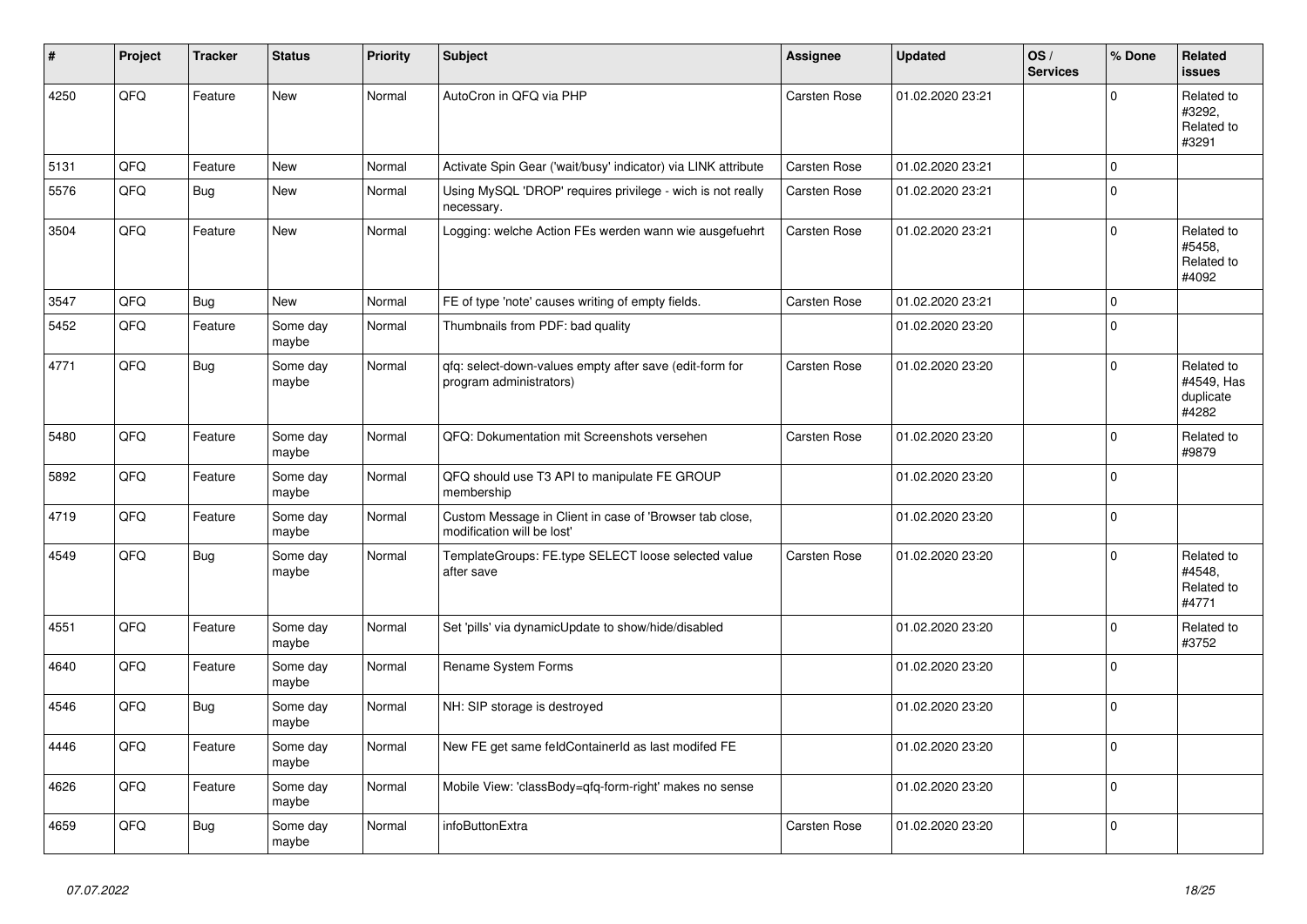| ∦    | Project | <b>Tracker</b> | <b>Status</b>     | <b>Priority</b> | <b>Subject</b>                                                                                                                                                | Assignee            | <b>Updated</b>   | OS/<br><b>Services</b> | % Done         | Related<br><b>issues</b>                    |
|------|---------|----------------|-------------------|-----------------|---------------------------------------------------------------------------------------------------------------------------------------------------------------|---------------------|------------------|------------------------|----------------|---------------------------------------------|
| 4536 | QFQ     | Feature        | Some day<br>maybe | Normal          | FE upload: problem with delete if mutliple uploads an<br>FE.name="                                                                                            |                     | 01.02.2020 23:20 |                        | 0              |                                             |
| 4627 | QFQ     | Feature        | Some day<br>maybe | Normal          | dbupdate: all tables - check 'create', 'modified' if it is possible<br>to change to default 'CURRENT_TIMESTAMP' and modified<br>'ON UPDATE CURRENT_TIMESTAMP' |                     | 01.02.2020 23:20 |                        | 0              |                                             |
| 4650 | QFQ     | Feature        | Some day<br>maybe | Normal          | Convert html to doc/rtf                                                                                                                                       | Carsten Rose        | 01.02.2020 23:20 |                        | $\Omega$       | Related to<br>#10704                        |
| 4343 | QFQ     | Feature        | Some day<br>maybe | Normal          | Link: Classifier to add 'attributes'                                                                                                                          | Carsten Rose        | 01.02.2020 23:20 |                        | 0              | Related to<br>#14077                        |
| 4365 | QFQ     | Feature        | Some day<br>maybe | Normal          | Multi Language: new way of config                                                                                                                             | Carsten Rose        | 01.02.2020 23:20 |                        | $\Omega$       |                                             |
| 4443 | QFQ     | Feature        | Some day<br>maybe | Normal          | Form: multiple secondary tables                                                                                                                               |                     | 01.02.2020 23:20 |                        | 0              |                                             |
| 5665 | QFQ     | Feature        | Some day<br>maybe | Normal          | Versuch das '{{!' nicht mehr noetig ist.                                                                                                                      | Carsten Rose        | 01.02.2020 23:20 |                        | 0              | Related to<br>#7432,<br>Related to<br>#7434 |
| 7402 | QFQ     | Bug            | Some day<br>maybe | Normal          | thumbnail cache: outdated picture when permission denied<br>and permission resolved.                                                                          |                     | 01.02.2020 23:20 |                        | $\overline{0}$ |                                             |
| 5851 | QFQ     | Feature        | Some day<br>maybe | Normal          | Queue System implementieren: MQTT, RabbitMQ                                                                                                                   |                     | 01.02.2020 23:20 |                        | $\Omega$       | Related to<br>#5715                         |
| 5850 | QFQ     | Feature        | Some day<br>maybe | Normal          | Deployment: In QFQ Doc best practice fuer zeitgemaesses<br>Deployment beschreiben                                                                             |                     | 01.02.2020 23:20 |                        | $\Omega$       |                                             |
| 7101 | QFQ     | <b>Bug</b>     | Some day<br>maybe | Normal          | 'form' in SIP and 'report' - breaks                                                                                                                           |                     | 01.02.2020 23:20 |                        | $\Omega$       |                                             |
| 5342 | QFQ     | Feature        | Some day<br>maybe | Normal          | link - with HTML Attributes                                                                                                                                   |                     | 01.02.2020 23:20 |                        | $\Omega$       | Related to<br>#14077                        |
| 4652 | QFQ     | Feature        | Some day<br>maybe | Normal          | UZH CD: Weiterleitung auf benutzerdefinierte 403/404 Seite                                                                                                    | <b>Carsten Rose</b> | 01.02.2020 23:20 |                        | $\Omega$       |                                             |
| 4757 | QFQ     | Feature        | Some day<br>maybe | Normal          | Test subrecord: download links ok? Links ok?                                                                                                                  | Carsten Rose        | 01.02.2020 23:20 |                        | $\Omega$       |                                             |
| 4816 | QFQ     | Feature        | Some day<br>maybe | Normal          | Templates for QFQ Reports (Tables, Radios, )                                                                                                                  |                     | 01.02.2020 23:20 |                        | $\overline{0}$ |                                             |
| 5428 | QFQ     | Feature        | Some day<br>maybe | Normal          | secure thumbnail: late render on access.                                                                                                                      | Carsten Rose        | 01.02.2020 23:20 |                        | $\Omega$       |                                             |
| 5455 | QFQ     | Feature        | Some day<br>maybe | Normal          | Mail Redirects grld abhaengig                                                                                                                                 |                     | 01.02.2020 23:20 |                        | 0              |                                             |
| 5024 | QFQ     | Feature        | Some day<br>maybe | Normal          | Fabric: Generate PDF with edits                                                                                                                               | Benjamin Baer       | 01.02.2020 23:20 |                        | $\Omega$       | Related to<br>#10704                        |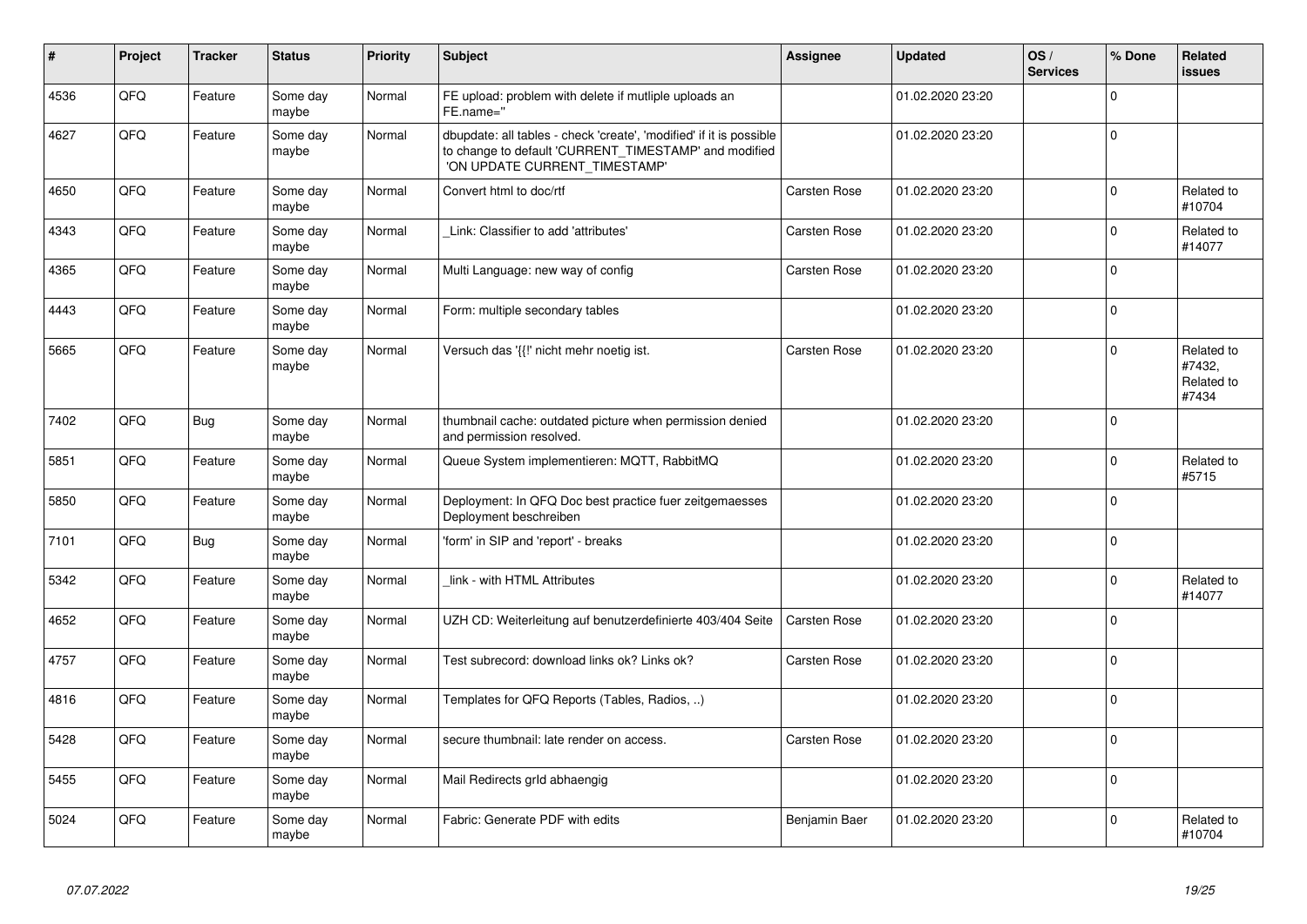| #    | Project | <b>Tracker</b> | <b>Status</b>     | <b>Priority</b> | <b>Subject</b>                                                                                                                                           | <b>Assignee</b>     | <b>Updated</b>   | OS/<br><b>Services</b> | % Done      | Related<br>issues                           |
|------|---------|----------------|-------------------|-----------------|----------------------------------------------------------------------------------------------------------------------------------------------------------|---------------------|------------------|------------------------|-------------|---------------------------------------------|
| 4398 | QFQ     | Bug            | Some day<br>maybe | Normal          | Typeahead: mouse click in a prefilled input opens a single<br>item dropdown with the current value - click on it seems to<br>set the value, not the key. | Benjamin Baer       | 01.02.2020 23:20 |                        | $\Omega$    | Related to<br>#4457                         |
| 4454 | QFQ     | <b>Bug</b>     | Some day<br>maybe | Normal          | Required Elements: multiple elements in a row - whole row<br>marked if only one input is empty.                                                          | Benjamin Baer       | 01.02.2020 23:20 |                        | $\mathbf 0$ |                                             |
| 4435 | QFQ     | Feature        | Some day<br>maybe | Normal          | Report: striptags - specify allowed tags                                                                                                                 |                     | 01.02.2020 23:20 |                        | $\mathbf 0$ |                                             |
| 1234 | QFQ     | Feature        | Some day<br>maybe | Normal          | QF: Record numbering: Im Grid soll in Spalte 1 optional die<br>laufende Nummer der Records angezeigt werden.                                             |                     | 01.02.2020 23:20 |                        | $\mathbf 0$ |                                             |
| 955  | QFQ     | Feature        | Some day<br>maybe | Normal          | QF: Notizen vor/nach dem Form                                                                                                                            |                     | 01.02.2020 23:20 |                        | 0           |                                             |
| 4439 | QFQ     | Feature        | Some day<br>maybe | Normal          | Log: report all actions fired by an FE Element, incl. the<br>original directive (slaveld, sqllnsert, )                                                   |                     | 01.02.2020 23:20 |                        | $\mathbf 0$ | Related to<br>#4432.<br>Related to<br>#5458 |
| 4433 | QFQ     | Feature        | Some day<br>maybe | Normal          | Log when SIP will be destroyed by QFQ for any (security)<br>reason                                                                                       |                     | 01.02.2020 23:20 |                        | $\mathbf 0$ | Related to<br>#4432,<br>Related to<br>#5458 |
| 4328 | QFQ     | Bug            | Some day<br>maybe | Normal          | Error Message: Show FE name/number on problems in FE                                                                                                     | Carsten Rose        | 01.02.2020 23:20 |                        | $\mathbf 0$ |                                             |
| 4330 | QFQ     | Feature        | Some day<br>maybe | Normal          | Error Message: report missing {{ / }} in sqlUpdate, sqlInsert,<br>sqlDelete, sqlAfter, sqlBefore in FE action elements.                                  | Carsten Rose        | 01.02.2020 23:20 |                        | $\mathbf 0$ |                                             |
| 4651 | QFQ     | Bug            | Some day<br>maybe | Normal          | "Loading document" Modal wird angezeigt bei uzhcd type=2<br>Ansicht                                                                                      | Carsten Rose        | 01.02.2020 23:20 |                        | $\mathbf 0$ |                                             |
| 8056 | QFQ     | Feature        | Some day<br>maybe | Normal          | Termin Organisation (Reservation)                                                                                                                        |                     | 01.02.2020 23:19 |                        | $\mathbf 0$ | Related to<br>#8658                         |
| 7281 | QFQ     | <b>Bug</b>     | Some day<br>maybe | Normal          | Subrecords: on large screen separator line too short                                                                                                     |                     | 01.02.2020 23:19 |                        | $\mathbf 0$ |                                             |
| 7921 | QFQ     | Feature        | Some day<br>maybe | Normal          | Rest API Export: URL kuerzer machen                                                                                                                      |                     | 01.02.2020 23:19 |                        | $\mathbf 0$ |                                             |
| 8522 | QFQ     | Feature        | Some day<br>maybe | Normal          | build QFQ - npm warnings                                                                                                                                 | Benjamin Baer       | 01.02.2020 23:19 |                        | 50          |                                             |
| 5991 | QFQ     | Bug            | Some day<br>maybe | Normal          | URLs with ' ' or long parameter are problematic                                                                                                          | <b>Carsten Rose</b> | 01.02.2020 23:19 |                        | $\mathbf 0$ |                                             |
| 6704 | QFQ     | Feature        | Some day<br>maybe | Normal          | Upload Mode: Bilder in Notizen rechts sollen aktuellen<br>Upload repräsentieren.                                                                         |                     | 01.02.2020 23:19 |                        | $\mathbf 0$ | Related to<br>#3264                         |
| 5895 | QFQ     | Feature        | Some day<br>maybe | Normal          | Tutorial: List of all QFQ Features                                                                                                                       |                     | 01.02.2020 23:19 |                        | $\mathbf 0$ |                                             |
| 6084 | QFQ     | Feature        | Some day<br>maybe | Normal          | New escape type: 'D' - convert date                                                                                                                      |                     | 01.02.2020 23:19 |                        | 0           |                                             |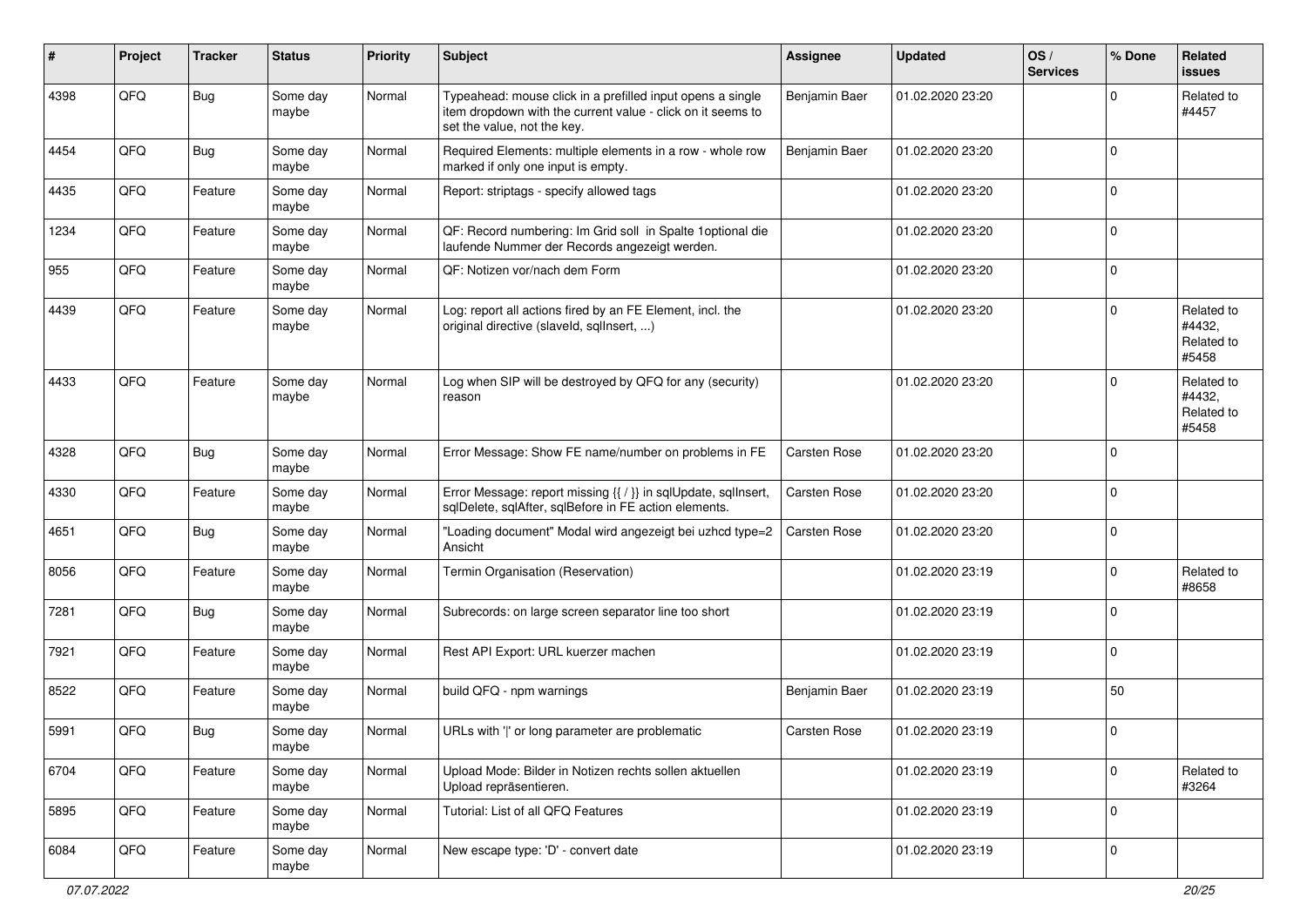| #    | Project | <b>Tracker</b> | <b>Status</b>     | <b>Priority</b> | <b>Subject</b>                                                                                                       | Assignee            | <b>Updated</b>   | OS/<br><b>Services</b> | % Done         | <b>Related</b><br><b>issues</b> |
|------|---------|----------------|-------------------|-----------------|----------------------------------------------------------------------------------------------------------------------|---------------------|------------------|------------------------|----------------|---------------------------------|
| 5983 | QFQ     | Feature        | Some day<br>maybe | Normal          | Form Submit (save & update): normalize date/-time FE                                                                 | <b>Carsten Rose</b> | 01.02.2020 23:19 |                        | $\Omega$       |                                 |
| 5923 | QFQ     | Feature        | Some day<br>maybe | Normal          | fillStoreSystemBySqlLate                                                                                             |                     | 01.02.2020 23:19 |                        | $\overline{0}$ |                                 |
| 5893 | QFQ     | Feature        | Some day<br>maybe | Normal          | Edit on double-click                                                                                                 |                     | 01.02.2020 23:19 |                        | $\mathbf 0$    | Related to<br>#5894             |
| 7100 | QFQ     | Feature        | Some day<br>maybe | Normal          | Download: log access, max downloads, time limit                                                                      |                     | 01.02.2020 23:19 |                        | $\Omega$       |                                 |
| 5706 | QFQ     | <b>Bug</b>     | Some day<br>maybe | Normal          | upload: fileDestination needs to be sanatized                                                                        | <b>Carsten Rose</b> | 01.02.2020 23:19 |                        | $\Omega$       |                                 |
| 5805 | QFQ     | Feature        | Some day<br>maybe | Normal          | TypeAHead SQL value instead of key stored                                                                            |                     | 01.02.2020 23:19 |                        | $\mathbf 0$    | Related to<br>#5444             |
| 5852 | QFQ     | Feature        | Some day<br>maybe | Normal          | Logging: mail.log / sql.log - im FE anzeigen und via AJAX<br>aktualisieren                                           | Carsten Rose        | 01.02.2020 23:19 |                        | $\Omega$       | Related to<br>#5885             |
| 5557 | QFQ     | Bug            | Some day<br>maybe | Normal          | Form load: STORE RECORD filled, but should be empty                                                                  | Carsten Rose        | 01.02.2020 23:19 |                        | $\Omega$       |                                 |
| 5877 | QFQ     | Bug            | Some day<br>maybe | Normal          | FE.type=note:bsColumn strange behaviour                                                                              |                     | 01.02.2020 23:19 |                        | $\Omega$       |                                 |
| 5579 | QFQ     | Feature        | Some day<br>maybe | Normal          | Enhance Doc / Presentation: variable type 'link column type'                                                         | Carsten Rose        | 01.02.2020 23:19 |                        | $\mathbf 0$    |                                 |
| 5768 | QFQ     | Bug            | Some day<br>maybe | Normal          | {{pageLanguage:T}}' missing if QFQ is called via api                                                                 | Carsten Rose        | 01.02.2020 23:19 |                        | $\mathbf 0$    |                                 |
| 4606 | QFQ     | Feature        | Some day<br>maybe | Normal          | link: qualifier to render bootstrap button                                                                           | Carsten Rose        | 01.02.2020 23:19 |                        | $\Omega$       |                                 |
| 5389 | QFQ     | Feature        | Some day<br>maybe | Normal          | QFQ Design: Multline label / note                                                                                    | Benjamin Baer       | 01.02.2020 23:19 |                        | $\mathbf 0$    |                                 |
| 4872 | QFQ     | Feature        | Some day<br>maybe | Normal          | Fields of Typo3 page available in STORE_TYPO3                                                                        | Carsten Rose        | 01.02.2020 23:19 |                        | $\Omega$       |                                 |
| 5021 | QFQ     | Bug            | Some day<br>maybe | Normal          | FE.typ=extra - during save displays error 'datum2' already<br>filled in STORE_SIP - the value is stored nevertheless | Carsten Rose        | 01.02.2020 23:19 |                        | $\mathbf 0$    | Related to<br>#3875             |
| 5132 | QFQ     | Feature        | Some day<br>maybe | Normal          | Error Message sendmail missing attachment: more details                                                              | Carsten Rose        | 01.02.2020 23:19 |                        | $\mathbf 0$    |                                 |
| 4869 | QFQ     | Feature        | Some day<br>maybe | Normal          | Dynamic Update (show, hide, readonly?, required?) for<br><b>Template Group Elements</b>                              | Carsten Rose        | 01.02.2020 23:19 |                        | $\mathbf 0$    | Related to<br>#4865             |
| 3613 | QFQ     | Bug            | Some day<br>maybe | Normal          | note /note unchecked -> note div (col-md) wird weiterhin<br>gerendert                                                | Elias Villiger      | 01.02.2020 23:19 |                        | 100            |                                 |
| 4528 | QFQ     | Bug            | Some day<br>maybe | Normal          | extraButtonLock mit SQLAhead Bug                                                                                     | Carsten Rose        | 01.02.2020 23:19 |                        | $\Omega$       |                                 |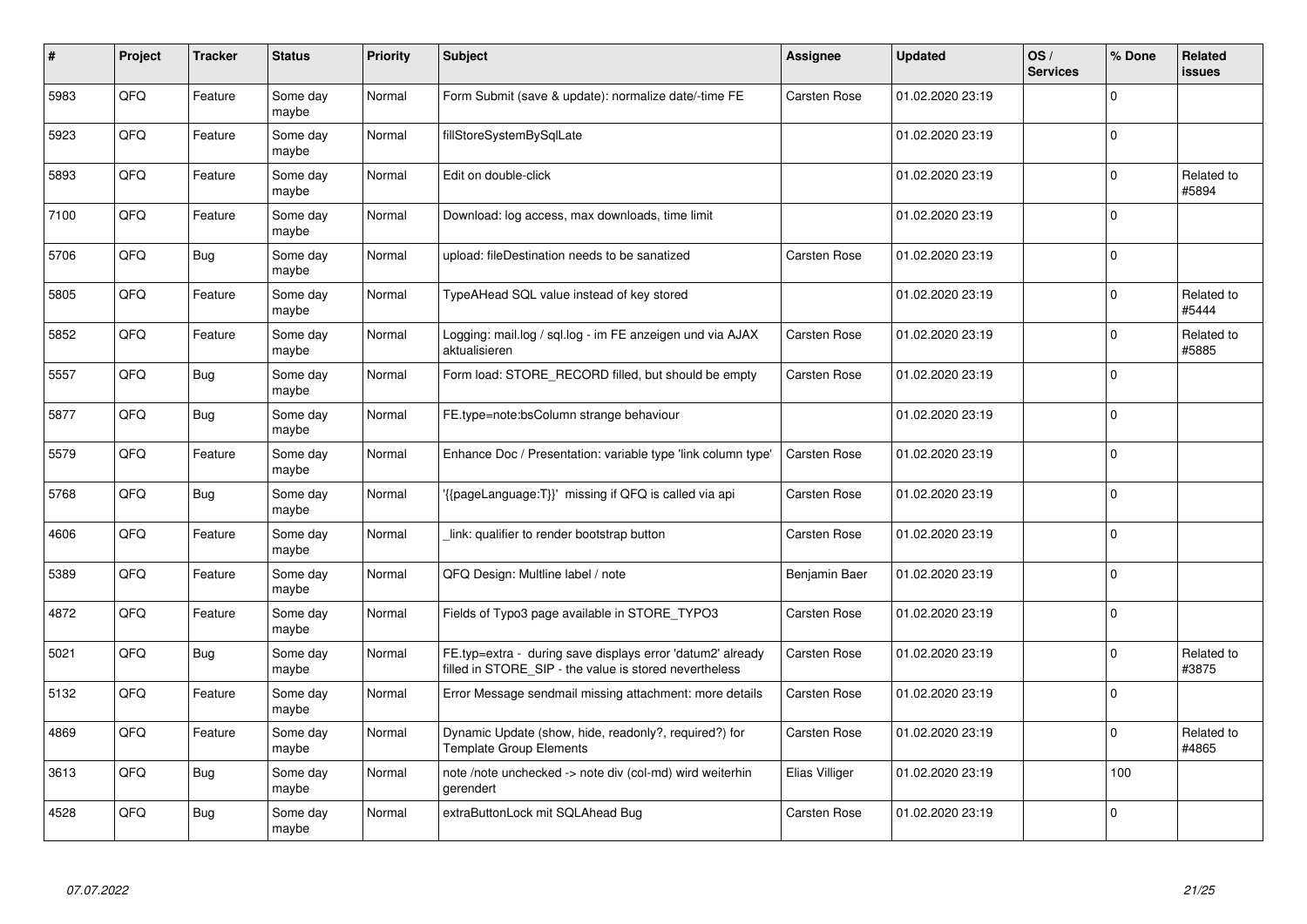| #     | Project | <b>Tracker</b> | <b>Status</b>     | <b>Priority</b> | Subject                                                                                                                      | <b>Assignee</b>     | <b>Updated</b>   | OS/<br><b>Services</b> | % Done      | Related<br><b>issues</b> |
|-------|---------|----------------|-------------------|-----------------|------------------------------------------------------------------------------------------------------------------------------|---------------------|------------------|------------------------|-------------|--------------------------|
| 4583  | QFQ     | Bug            | Some day<br>maybe | Normal          | Dynamic Update bei TypeAhead Feldern                                                                                         | Carsten Rose        | 01.02.2020 23:19 |                        | $\Omega$    |                          |
| 4092  | QFQ     | Bug            | Some day<br>maybe | Normal          | 1) Logging verbessern wann welches FE warum ausgefuehrt Carsten Rose<br>wird, 2) Documentation: Best Practice Template Group |                     | 01.02.2020 23:19 |                        | $\Omega$    | Related to<br>#3504      |
| 9968  | QFQ     | Feature        | Priorize          | Normal          | Tooltip in Links for Developer                                                                                               | Carsten Rose        | 01.02.2020 23:17 |                        | $\mathbf 0$ |                          |
| 8277  | QFQ     | Feature        | Priorize          | Normal          | fe.parameter.default=                                                                                                        | Carsten Rose        | 01.02.2020 23:17 |                        | $\Omega$    | Related to<br>#8113      |
| 9928  | QFQ     | Feature        | Priorize          | Normal          | SpecialColumnName: a) Deprecated: ' AS "_+tag " ', b)<br>New: ' AS "_ <tag1><tag2>"</tag2></tag1>                            | Carsten Rose        | 01.02.2020 23:17 |                        | $\Omega$    | Related to<br>#9929      |
| 10014 | QFQ     | Feature        | <b>New</b>        | Normal          | Manual.rst: describe behaviour and process order of<br>fillStoreVar, slaveId, sqlBefore,                                     | <b>Carsten Rose</b> | 01.02.2020 22:31 |                        | $\mathbf 0$ |                          |
| 9855  | QFQ     | <b>Bug</b>     | <b>New</b>        | Normal          | <b>Required Check</b>                                                                                                        |                     | 01.02.2020 15:56 |                        | $\mathbf 0$ |                          |
| 9535  | QFQ     | <b>Bug</b>     | Feedback          | Normal          | Report:  AS ' vertical' - column to wide - vertical >> rot45,<br>rot90                                                       | Benjamin Baer       | 01.02.2020 15:56 |                        | $\mathbf 0$ |                          |
| 9898  | QFQ     | <b>Bug</b>     | Feedback          | Normal          | Formular trotz Timeout gespeichert                                                                                           | Benjamin Baer       | 01.02.2020 15:56 |                        | $\mathbf 0$ |                          |
| 9773  | QFQ     | Bug            | <b>New</b>        | Normal          | form.parameter.formModeGlobal=requiredOff                                                                                    | Carsten Rose        | 01.02.2020 15:56 |                        | $\mathbf 0$ |                          |
| 2643  | QFQ     | Bug            | Some day<br>maybe | Normal          | Zend / PHP Webinars anschauen                                                                                                | Carsten Rose        | 01.02.2020 15:56 |                        | $\mathbf 0$ |                          |
| 9024  | QFQ     | Bug            | Some day<br>maybe | Normal          | QFQ Einarbeitung                                                                                                             |                     | 01.02.2020 15:56 |                        | $\Omega$    |                          |
| 9983  | QFQ     | Feature        | New               | Normal          | Report Notation: new keyword 'range'                                                                                         | <b>Carsten Rose</b> | 01.02.2020 15:55 |                        | $\mathbf 0$ |                          |
| 9975  | QFQ     | <b>Bug</b>     | Priorize          | Normal          | Dropdown Menu: 'r:3' broken                                                                                                  | Carsten Rose        | 01.02.2020 10:13 |                        | $\Omega$    |                          |
| 9947  | QFQ     | Bug            | Priorize          | Normal          | Unwanted error message if missing 'typeAheadSqlPrefetch'                                                                     | Carsten Rose        | 01.02.2020 10:13 |                        | $\mathbf 0$ |                          |
| 9900  | QFQ     | Feature        | Priorize          | Normal          | Generic API Call: tt-content record >> JSON                                                                                  | Carsten Rose        | 01.02.2020 10:13 |                        | $\mathbf 0$ |                          |
| 9862  | QFQ     | <b>Bug</b>     | Priorize          | Normal          | Failed writing to sql mail qfq.log should throw an exception                                                                 | Carsten Rose        | 01.02.2020 10:13 |                        | $\mathbf 0$ |                          |
| 8034  | QFQ     | Feature        | Priorize          | Normal          | FormElement 'data': 22.22.2222 should not be accepted                                                                        | <b>Carsten Rose</b> | 01.02.2020 10:13 |                        | $\mathbf 0$ |                          |
| 8037  | QFQ     | Bug            | Priorize          | Normal          | FE.type=upload (advanced mode): {{slaveld:V}} missing<br>during dynamic update                                               | Carsten Rose        | 01.02.2020 10:13 |                        | $\Omega$    |                          |
| 7656  | QFQ     | <b>Bug</b>     | Priorize          | Normal          | FE with required, 'pattern' and 'extraButtonLock': always<br>complain about missing value                                    | Carsten Rose        | 01.02.2020 10:13 |                        | $\mathbf 0$ |                          |
| 8584  | QFG     | Feature        | Priorize          | Normal          | FE 'Action' - never assign to Container (except Template<br>Group)                                                           | Carsten Rose        | 01.02.2020 10:13 |                        | $\Omega$    |                          |
| 8585  | QFQ     | Feature        | Priorize          | Normal          | Enhance Error message for 'unknown form'                                                                                     | Carsten Rose        | 01.02.2020 10:13 |                        | 0           |                          |
| 7630  | QFQ     | Feature        | Priorize          | Normal          | detailed error message for simple upload                                                                                     | Carsten Rose        | 01.02.2020 10:13 |                        | 0           |                          |
| 7616  | QFQ     | <b>Bug</b>     | Priorize          | Normal          | Selectlist with Enum & Dynamic Update                                                                                        | Carsten Rose        | 01.02.2020 10:13 |                        | $\mathbf 0$ |                          |
| 6574  | QFO     | <b>Bug</b>     | Priorize          | Normal          | qfq.log: Fehlermeldung wurde angezeigt, aber nicht geloggt                                                                   | Carsten Rose        | 01.02.2020 10:13 |                        | $\mathbf 0$ |                          |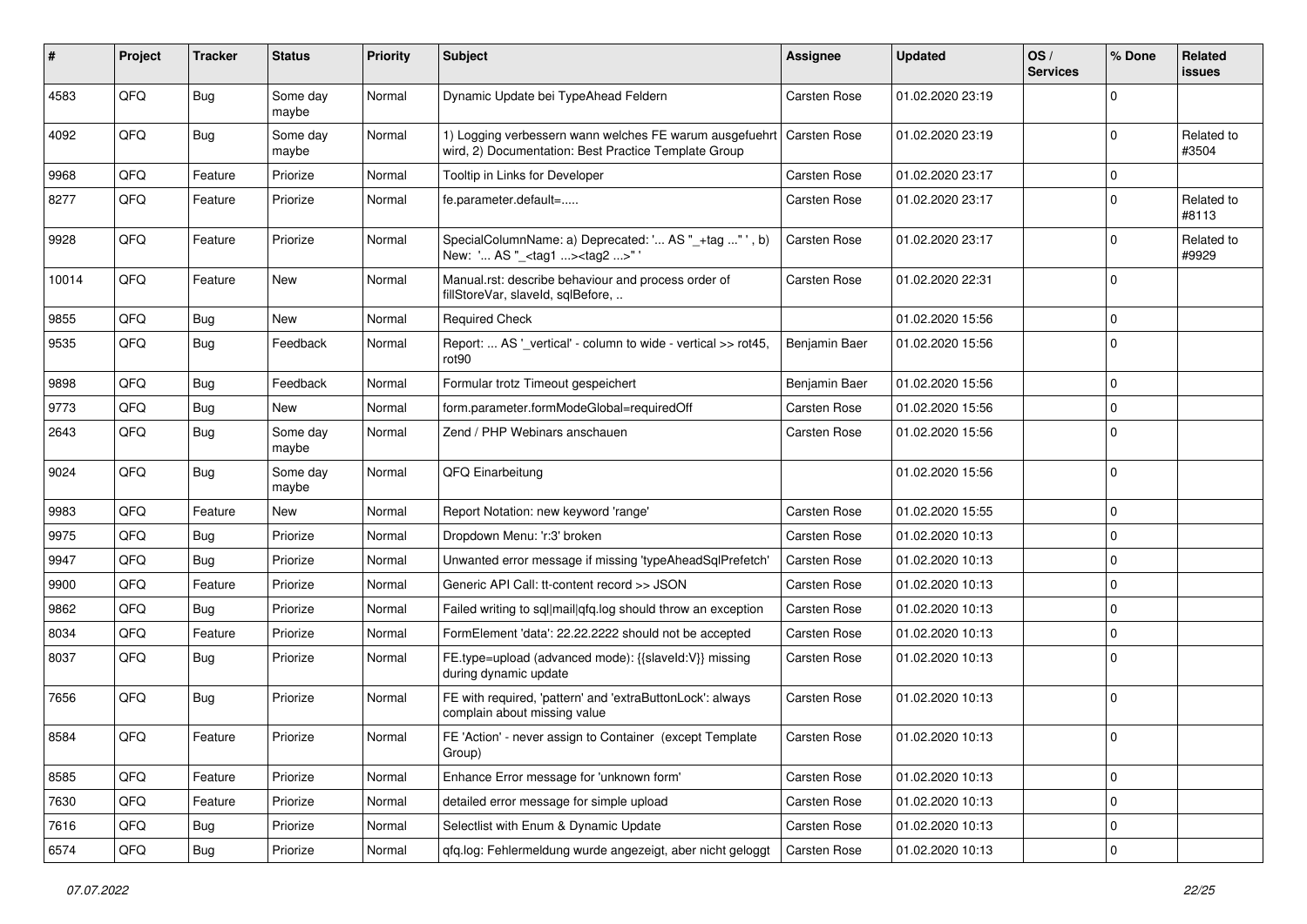| ∦    | Project | <b>Tracker</b> | <b>Status</b>     | <b>Priority</b> | <b>Subject</b>                                                                                                                        | Assignee            | <b>Updated</b>   | OS/<br><b>Services</b> | % Done         | <b>Related</b><br><b>issues</b>             |
|------|---------|----------------|-------------------|-----------------|---------------------------------------------------------------------------------------------------------------------------------------|---------------------|------------------|------------------------|----------------|---------------------------------------------|
| 7522 | QFQ     | Feature        | Priorize          | Normal          | Inserting default index.html to folder (Avoid Apache<br>Indexing)                                                                     | <b>Carsten Rose</b> | 01.02.2020 10:13 |                        | $\Omega$       |                                             |
| 7290 | QFQ     | Feature        | Priorize          | Normal          | FormEditor: title as textarea if LEN(title)>60                                                                                        | Carsten Rose        | 01.02.2020 10:13 |                        | $\Omega$       | Blocked by<br>#7682                         |
| 6998 | QFQ     | Feature        | Priorize          | Normal          | Form: with debug=on show column information as tooltip of<br>column label                                                             | <b>Carsten Rose</b> | 01.02.2020 10:13 |                        | $\Omega$       |                                             |
| 7217 | QFQ     | Feature        | Priorize          | Normal          | Download: notice User if ` sip=?` is missing                                                                                          | Carsten Rose        | 01.02.2020 10:13 |                        | 0              |                                             |
| 3782 | QFQ     | Bug            | Priorize          | Normal          | Bei fehlerhafter Eingabe (z.B. Datum) sollte das erwartete<br>Format angezeigt werden                                                 | Carsten Rose        | 01.02.2020 10:13 |                        | $\Omega$       |                                             |
| 5942 | QFQ     | Feature        | Priorize          | Normal          | 'L' and 'type': append to links, generate via 'link' by using<br>'nΛ.                                                                 | Carsten Rose        | 01.02.2020 10:13 |                        | $\overline{0}$ |                                             |
| 7920 | QFQ     | Feature        | <b>New</b>        | Normal          | FE: Syntax Highlight, Zeinlenumbruch                                                                                                  | Carsten Rose        | 01.02.2020 10:03 |                        | 0              |                                             |
| 5782 | QFQ     | Feature        | <b>New</b>        | Normal          | NextCloud API                                                                                                                         | Carsten Rose        | 01.02.2020 10:02 |                        | $\Omega$       |                                             |
| 7660 | QFQ     | Feature        | <b>New</b>        | Normal          | IMAP: import mails to DB, move / delete mails                                                                                         | <b>Carsten Rose</b> | 01.02.2020 09:52 |                        | $\Omega$       |                                             |
| 9927 | QFQ     | Feature        | <b>New</b>        | Normal          | QFQ Update: a) Update nur machen wenn BE User<br>eingeloggt ist., b) Bei Fehler genaue Meldung welcher<br>Updateschritt Probleme hat. | Carsten Rose        | 22.01.2020 12:59 |                        | $\Omega$       |                                             |
| 9853 | QFQ     | Feature        | <b>New</b>        | Normal          | Check das SQL / QFQ / Mail Logfile geschrieben wird                                                                                   |                     | 09.01.2020 11:15 |                        | $\Omega$       |                                             |
| 9777 | QFQ     | Feature        | <b>New</b>        | Normal          | Logging QFQ Variables                                                                                                                 | Carsten Rose        | 16.12.2019 17:17 |                        | $\Omega$       |                                             |
| 8702 | QFQ     | Feature        | <b>New</b>        | Normal          | Load Record which is locked: missing user info                                                                                        | Carsten Rose        | 11.12.2019 16:16 |                        | $\Omega$       | Related to<br>#9789                         |
| 7480 | QFQ     | Feature        | <b>New</b>        | Normal          | Record History (Undo / Redo)                                                                                                          | Carsten Rose        | 11.12.2019 16:16 |                        | $\Omega$       | Related to<br>#2361                         |
| 6602 | QFQ     | Feature        | <b>New</b>        | Normal          | Formlet: in Report auf Mausklick ein mini-form oeffnen                                                                                | Carsten Rose        | 11.12.2019 16:16 |                        | $\Omega$       |                                             |
| 4756 | QFQ     | Bug            | <b>New</b>        | Normal          | Form dirty even nothing changes                                                                                                       | Carsten Rose        | 11.12.2019 16:16 |                        | $\overline{0}$ |                                             |
| 4023 | QFQ     | Feature        | <b>New</b>        | Normal          | prepared statements - FE action: salveld, sglInsert,<br>sqlUpdate, sqlDelete, sqlBefore, sqlAfter                                     | Carsten Rose        | 11.12.2019 16:15 |                        | $\Omega$       |                                             |
| 2361 | QFQ     | Feature        | <b>New</b>        | Normal          | Logging wer/wann/wo welches Formular aufgerufen hat                                                                                   | Carsten Rose        | 11.12.2019 16:15 |                        | $\Omega$       | Related to<br>#4432,<br>Related to<br>#7480 |
| 3267 | QFQ     | Feature        | Some day<br>maybe | Normal          | 2 Forms auf einer Seite: real + Read only                                                                                             | Carsten Rose        | 11.12.2019 16:03 |                        | 0              |                                             |
| 3216 | QFQ     | Feature        | Some day<br>maybe | Normal          | dynamic update für checkbox label2                                                                                                    | Carsten Rose        | 11.12.2019 16:03 |                        | 0              | Related to<br>#2081                         |
| 3130 | QFQ     | <b>Bug</b>     | Some day<br>maybe | Normal          | Debug Info's nicht korrekt nach 'New > Save'.                                                                                         | Carsten Rose        | 11.12.2019 16:03 |                        | $\Omega$       | Related to<br>#3253                         |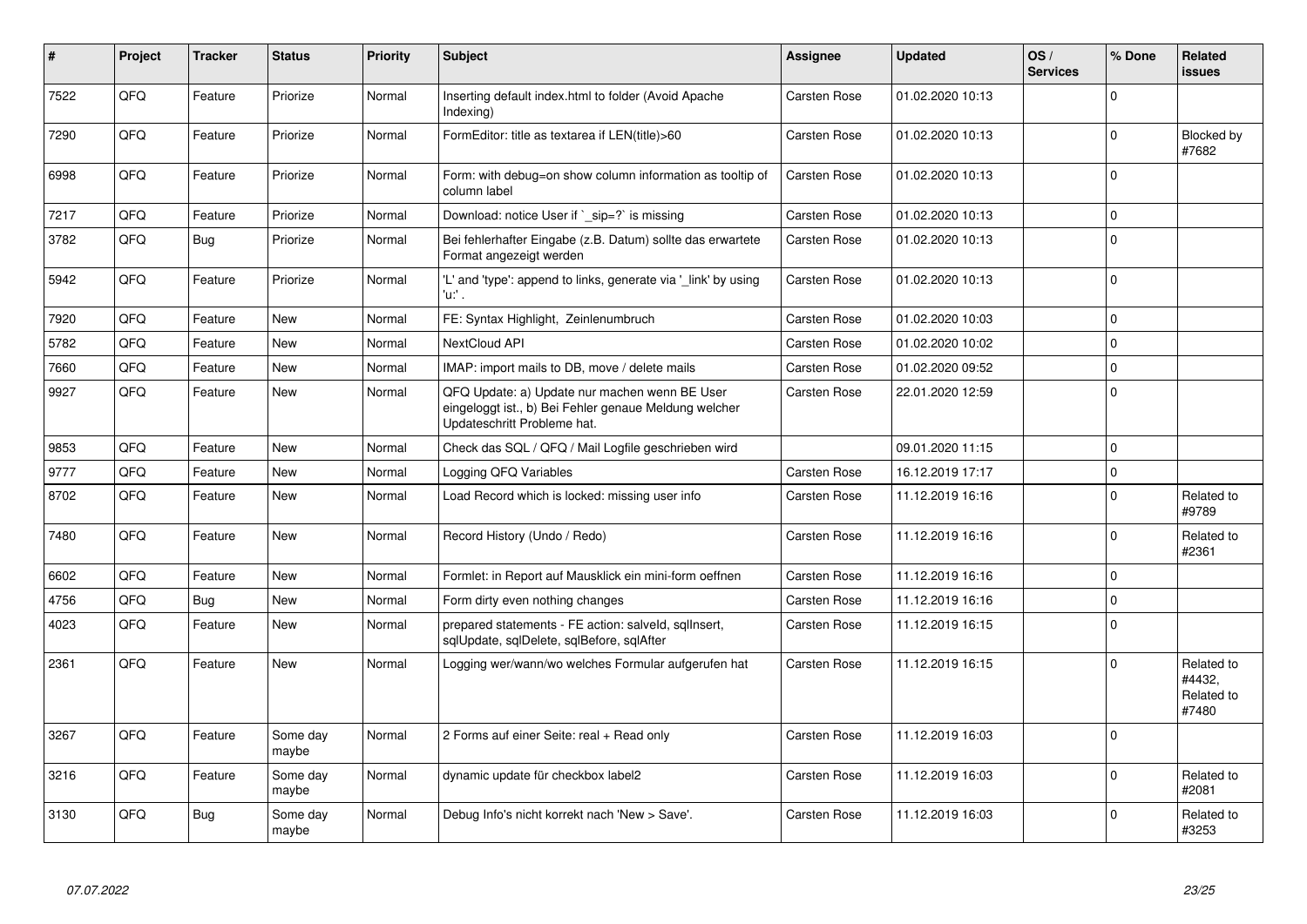| #    | Project | <b>Tracker</b> | <b>Status</b>     | <b>Priority</b> | <b>Subject</b>                                                                                                     | Assignee      | <b>Updated</b>   | OS/<br><b>Services</b> | % Done         | Related<br><b>issues</b> |
|------|---------|----------------|-------------------|-----------------|--------------------------------------------------------------------------------------------------------------------|---------------|------------------|------------------------|----------------|--------------------------|
| 2950 | QFQ     | Feature        | Some day<br>maybe | Normal          | Inhalt QFQ Records als File                                                                                        |               | 11.12.2019 16:03 |                        | $\Omega$       |                          |
| 2995 | QFQ     | Feature        | Some day<br>maybe | Normal          | Dropdown JQuery Plugin: 'chosen' - Moeglichkeit um Select<br>Listen mehr Funktion zu geben. Kein Bootstrap noetig. | Carsten Rose  | 11.12.2019 16:03 |                        | 0              |                          |
| 2063 | QFQ     | <b>Bug</b>     | Some day<br>maybe | Normal          | Pills auf 'inaktiv' setzen falls keine Element auf dem Pill<br>sichtbar sind.                                      | Benjamin Baer | 11.12.2019 16:03 |                        | $\Omega$       | Related to<br>#3752      |
| 2084 | QFQ     | Feature        | Some day<br>maybe | Normal          | Mailto mit encryption: Subrecord                                                                                   | Carsten Rose  | 11.12.2019 16:03 |                        | $\Omega$       | Related to<br>#2082      |
| 1635 | QFQ     | Feature        | Some day<br>maybe | Normal          | QFQ Extension content record: weitere Optionen<br>einblenden.                                                      | Carsten Rose  | 11.12.2019 16:03 |                        | $\mathbf 0$    |                          |
| 1946 | QFQ     | Feature        | Some day<br>maybe | Normal          | Kontrolle ob der ReadOnly Modus bei den<br>Formularelementen korrekt implementiert ist                             | Carsten Rose  | 11.12.2019 16:03 |                        | $\Omega$       |                          |
| 1623 | QFQ     | Feature        | Some day<br>maybe | Normal          | RealURL                                                                                                            |               | 11.12.2019 16:03 |                        | 30             |                          |
| 1251 | QFQ     | Feature        | Some day<br>maybe | Normal          | QF: Combo                                                                                                          |               | 11.12.2019 16:03 |                        | 0              |                          |
| 1253 | QFQ     | Feature        | Some day<br>maybe | Normal          | QF: Colorpicker                                                                                                    |               | 11.12.2019 16:03 |                        | $\Omega$       |                          |
| 1510 | QFQ     | Feature        | Some day<br>maybe | Normal          | jquery von google laden, falls das nicht geht lokal                                                                |               | 11.12.2019 16:03 |                        | $\mathbf 0$    |                          |
| 4259 | QFQ     | Feature        | Some day<br>maybe | Normal          | Instant trigger a cron job                                                                                         | Carsten Rose  | 11.12.2019 16:03 |                        | $\mathbf 0$    |                          |
| 4293 | QFQ     | Bug            | Some day<br>maybe | Normal          | Download broken if token 'd:' is missing - but no error<br>message                                                 | Carsten Rose  | 11.12.2019 16:03 |                        | $\Omega$       | Related to<br>#7514      |
| 4138 | QFQ     | Bug            | Some day<br>maybe | Normal          | style fehlt                                                                                                        |               | 11.12.2019 16:03 |                        | $\Omega$       |                          |
| 4122 | QFQ     | Bug            | Some day<br>maybe | Normal          | file: Render Mode hat keinen Effekt                                                                                |               | 11.12.2019 16:03 |                        | 0              |                          |
| 4197 | QFQ     | Feature        | Some day<br>maybe | Normal          | Unit Test fuer JSON Stream von QuickFormQuery.php ><br>doForm()                                                    | Carsten Rose  | 11.12.2019 16:03 |                        | $\Omega$       |                          |
| 4026 | QFQ     | Feature        | Some day<br>maybe | Normal          | sqlLog.sql: log number of FE.id                                                                                    | Carsten Rose  | 11.12.2019 16:03 |                        | $\Omega$       | Related to<br>#5458      |
| 4027 | QFQ     | Feature        | Some day<br>maybe | Normal          | Missing: orange 'check' / 'bullet'                                                                                 |               | 11.12.2019 16:03 |                        | $\overline{0}$ |                          |
| 3991 | QFQ     | Feature        | Some day<br>maybe | Normal          | report: Columnname '_skipWrap' skips 'fbeg', 'fend'                                                                | Carsten Rose  | 11.12.2019 16:03 |                        | $\Omega$       |                          |
| 4008 | QFQ     | Bug            | Some day<br>maybe | Normal          | FormElemen.type=sendmail: wrong 'TO' if 'real<br>name <rea@mail.to>' is used</rea@mail.to>                         | Carsten Rose  | 11.12.2019 16:03 |                        | $\Omega$       |                          |